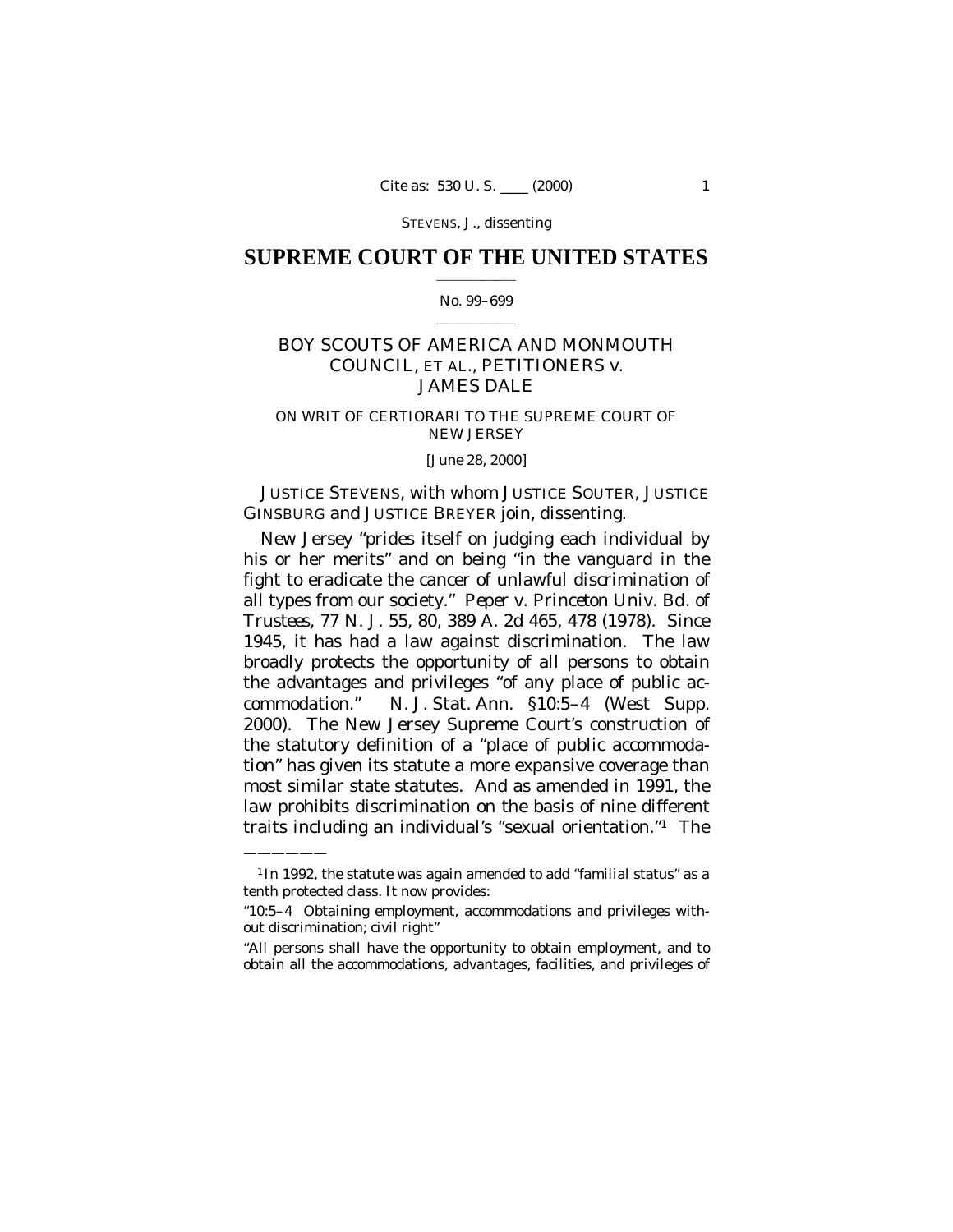question in this case is whether that expansive construction trenches on the federal constitutional rights of the Boy Scouts of America (BSA).

Because every state law prohibiting discrimination is designed to replace prejudice with principle, Justice Brandeis' comment on the States' right to experiment with "things social" is directly applicable to this case.

"To stay experimentation in things social and economic is a grave responsibility. Denial of the right to experiment may be fraught with serious consequences to the Nation. It is one of the happy incidents of the federal system that a single courageous State may, if its citizens choose, serve as a laboratory; and try novel social and economic experiments without risk to the rest of the country. This Court has the power to prevent an experiment. We may strike down the statute which embodies it on the ground that, in our opinion, the measure is arbitrary, capricious or unreasonable. We have power to do this, because the due process clause has been held by the Court applicable to matters of substantive law as well as to matters of procedure. But in the exercise of this high power, we must be ever on our guard, lest we erect our prejudices into legal principles. If we would guide by the light of reason, we must let our minds be bold." *New State Ice Co.* v. *Liebmann,* 285 U. S. 262, 311 (1932) (dissenting opinion).

In its "exercise of this high power" today, the Court does

any place of public accommodation, publicly assisted housing accommodation, and other real property without discrimination because of race, creed, color, national origin, ancestry, age, marital status, affectional or sexual orientation, familial status, or sex, subject only to conditions and limitations applicable alike to all persons. This opportunity is recognized as and declared to be a civil right."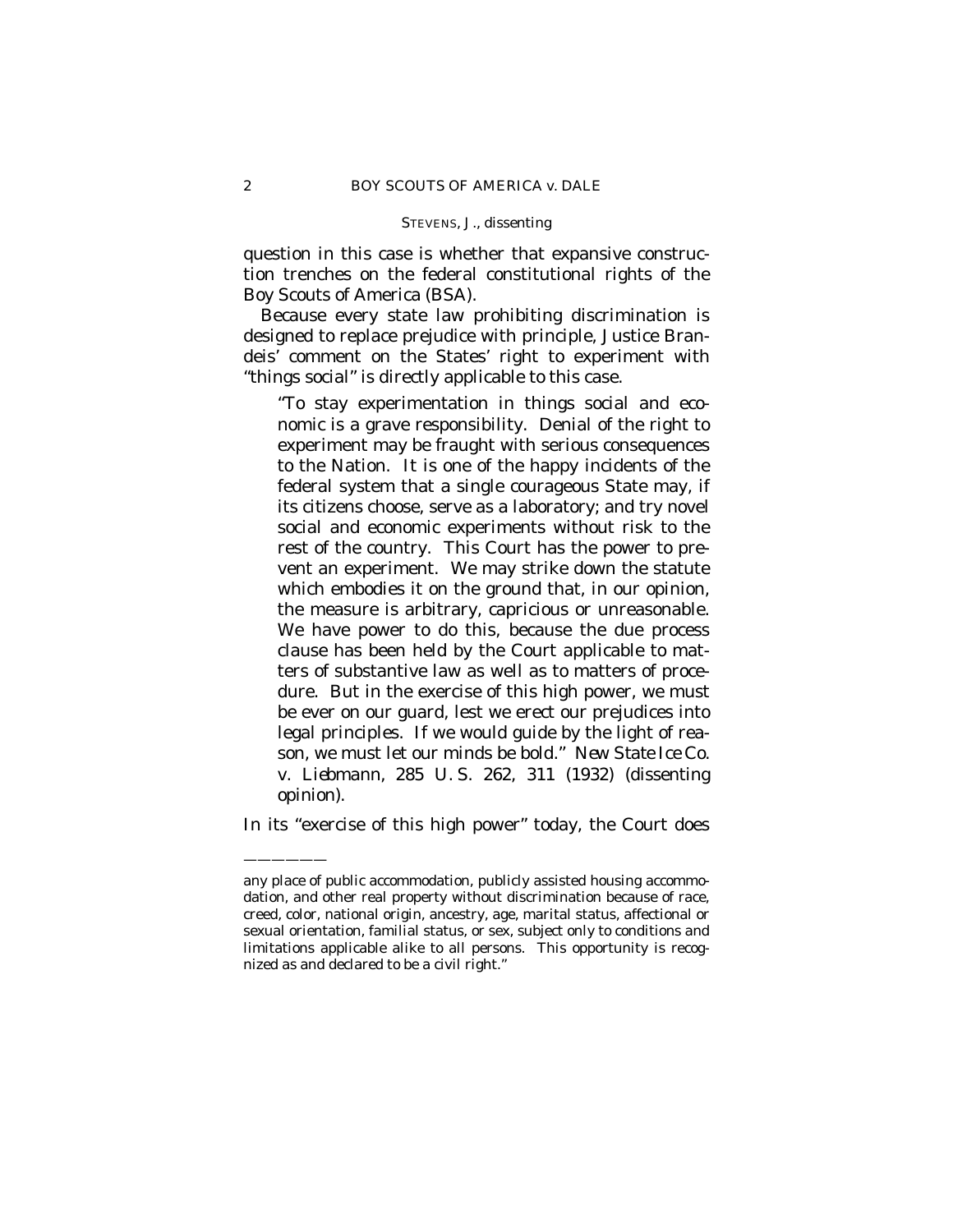not accord this "courageous State" the respect that is its due.

The majority holds that New Jersey's law violates BSA's right to associate and its right to free speech. But that law does not "impos[e] any serious burdens" on BSA's "collective effort on behalf of [its] shared goals," *Roberts* v. *United States Jaycees,* 468 U. S. 609, 622, 626–627 (1984), nor does it force BSA to communicate any message that it does not wish to endorse. New Jersey's law, therefore, abridges no constitutional right of the Boy Scouts.

I

James Dale joined BSA as a Cub Scout in 1978, when he was eight years old. Three years later he became a Boy Scout, and he remained a member until his 18th birthday. Along the way, he earned 25 merit badges, was admitted into the prestigious Order of the Arrow, and was awarded the rank of Eagle Scout— an honor given to only three percent of all Scouts. In 1989, BSA approved his application to be an Assistant Scoutmaster.

On July 19, 1990, after more than 12 years of active and honored participation, the Boys Scouts sent Dale a letter advising him of the revocation of his membership. The letter stated that membership in BSA "is a privilege" that may be denied "whenever there is a concern that an individual may not meet the high standards of membership which the BSA seeks to provide for American youth." App. 135. Expressing surprise at his sudden expulsion, Dale sent a letter requesting an explanation of the decision. *Id.,* at 136. In response, BSA sent him a second letter stating that the grounds for the decision "are the standards for leadership established by the Boy Scouts of America, which specifically forbid membership to homosexuals." *Id.,* at 137. At that time, no such standard had been publicly expressed by BSA.

In this case, Boy Scouts of America contends that it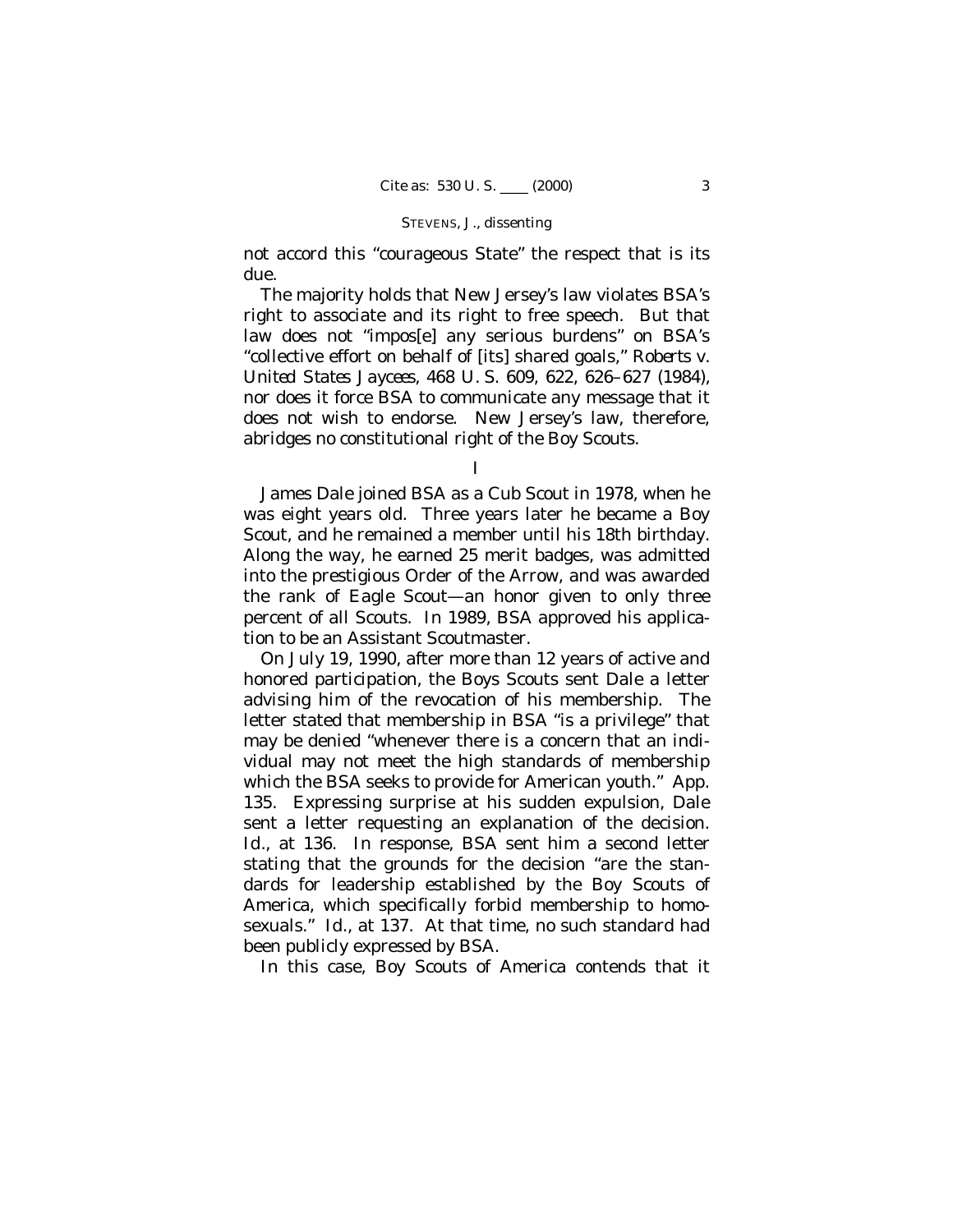teaches the young boys who are Scouts that homosexuality is immoral. Consequently, it argues, it would violate its right to associate to force it to admit homosexuals as members, as doing so would be at odds with its own shared goals and values. This contention, quite plainly, requires us to look at what, exactly, are the values that BSA actually teaches.

BSA's mission statement reads as follows: "It is the mission of the Boy Scouts of America to serve others by helping to instill values in young people and, in other ways, to prepare them to make ethical choices over their lifetime in achieving their full potential." *Id.,* at 184. Its federal charter declares its purpose is "to promote, through organization, and cooperation with other agencies, the ability of boys to do things for themselves and others, to train them in scoutcraft, and to teach them patriotism, courage, self-reliance, and kindred values, using the methods which were in common use by Boy Scouts on June 15, 1916." 36 U. S. C. §23; see also App. 315–316. BSA describes itself as having a "representative membership," which it defines as "boy membership [that] reflects proportionately the characteristics of the boy population of its service area." *Id.,* at 65. In particular, the group emphasizes that "[n]either the charter nor the bylaws of the Boy Scouts of America permits the exclusion of any boy. . . . To meet these responsibilities we have made a commitment that our membership shall be representative of *all* the population in every community, district, and council." *Id.,* at 66–67 (emphasis in original).

To instill its shared values, BSA has adopted a "Scout Oath" and a "Scout Law" setting forth its central tenets. For example, the Scout Law requires a member to promise, among other things, that he will be "obedient." Accompanying definitions for the terms found in the Oath and Law are provided in the Boy Scout Handbook and the Scoutmaster Handbook. For instance, the Boy Scout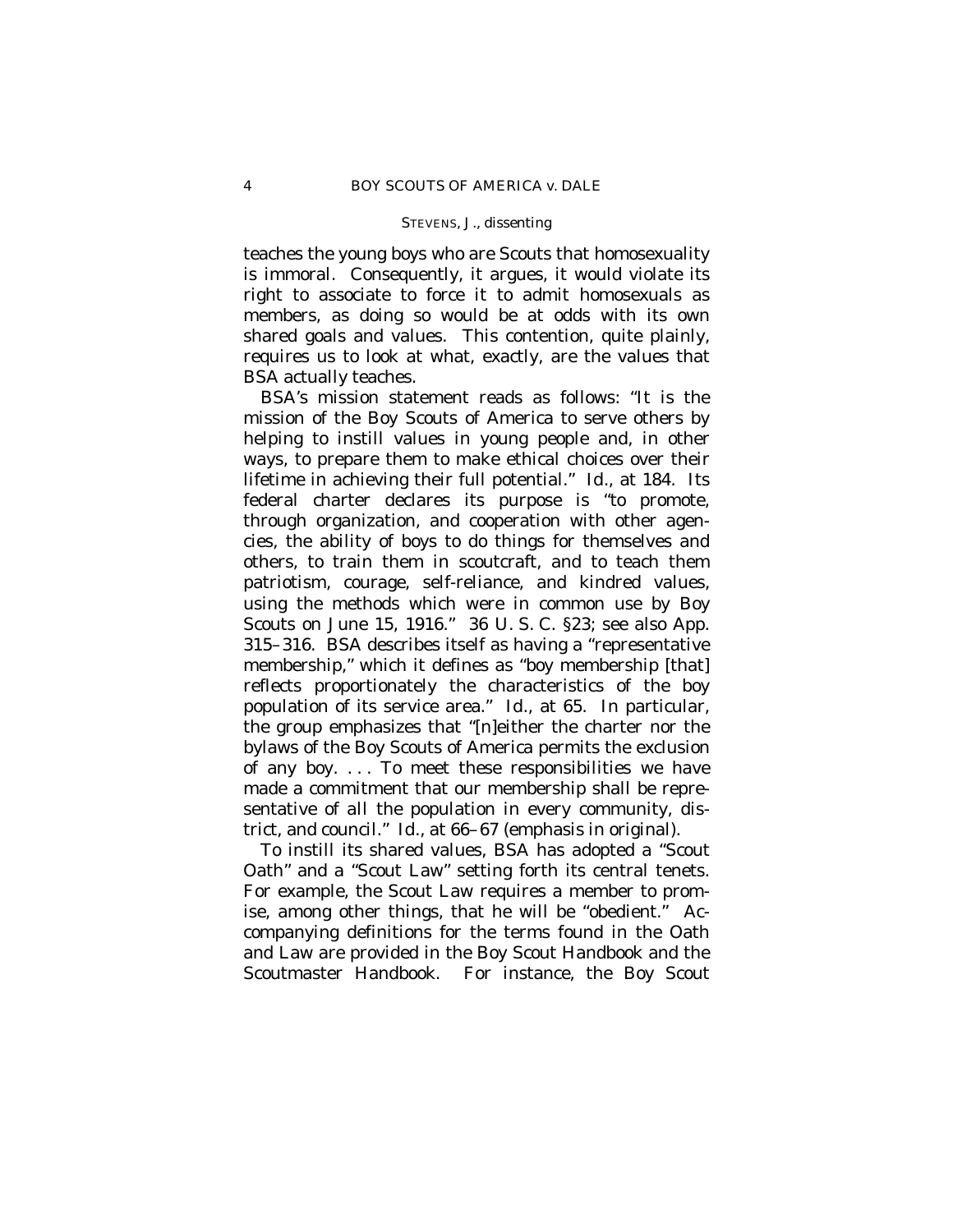Handbook defines "obedient" as follows:

"A Scout is OBEDIENT. A Scout follows the rules of his family, school, and troop. He obeys the laws of his community and country. If he thinks these rules and laws are unfair, he tries to have them changed in an orderly manner rather than disobey them." *Id.,* at 188 (emphasis deleted).

To bolster its claim that its shared goals include teaching that homosexuality is wrong, BSA directs our attention to two terms appearing in the Scout Oath and Law. The first is the phrase "morally straight," which appears in the Oath ("On my honor I will do my best . . . To keep myself . . . morally straight"); the second term is the word "clean," which appears in a list of 12 characteristics together comprising the Scout Law.

The Boy Scout Handbook defines "morally straight," as such:

"To be a person of strong character, guide your life with honesty, purity, and justice. Respect and defend the rights of all people. Your relationships with others should be honest and open. Be clean in your speech and actions, and faithful in your religious beliefs. The values you follow as a Scout will help you become virtuous and self-reliant." *Id.,* at 218 (emphasis deleted).

The Scoutmaster Handbook emphasizes these points about being "morally straight":

"In any consideration of moral fitness, a key word has to be 'courage.' A boy's courage to do what his head and his heart tell him is right*.* And the courage to refuse to do what his heart and his head say is wrong. Moral fitness, like emotional fitness, will clearly present opportunities for wise guidance by an alert Scoutmaster." *Id.,* at 239–240.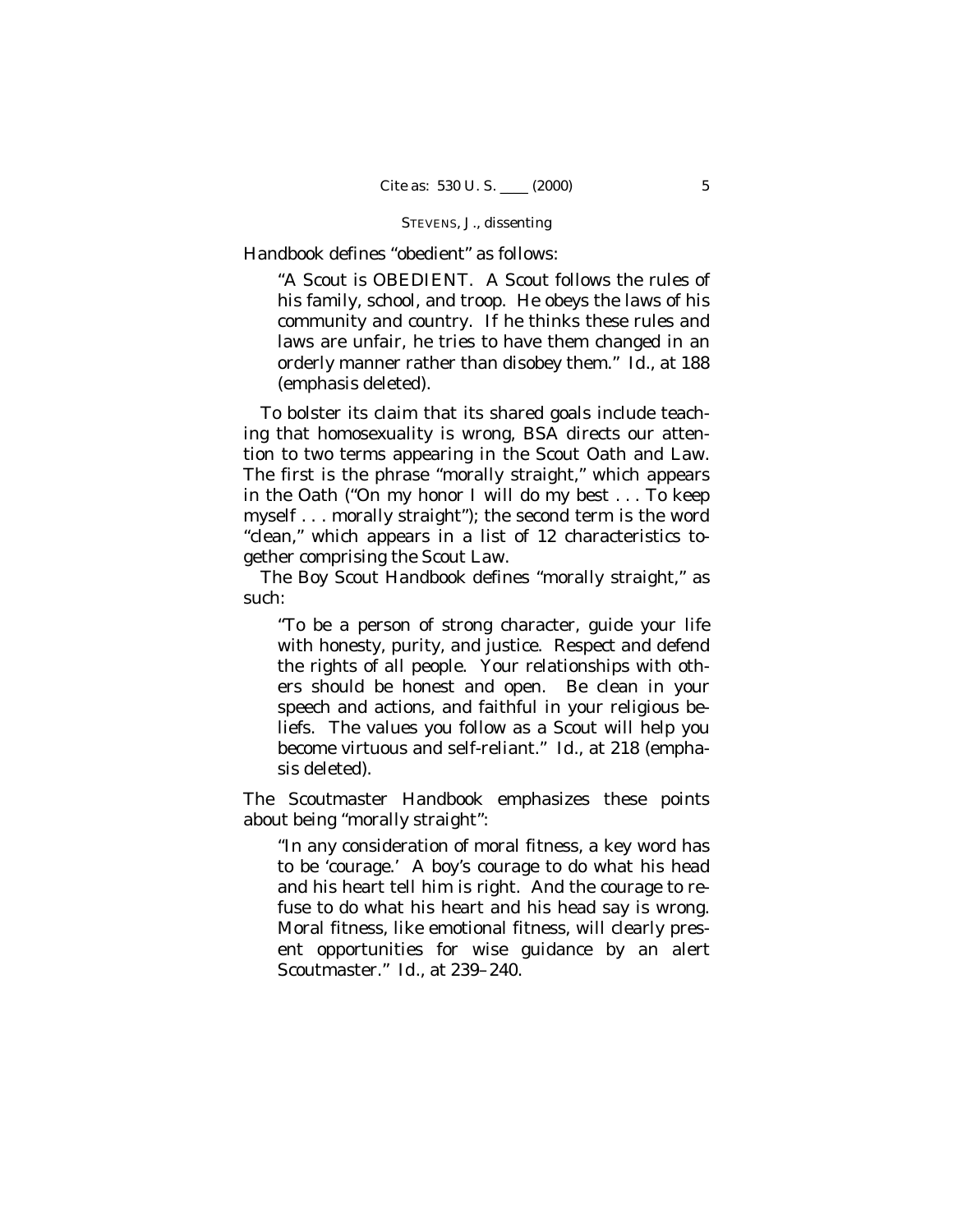As for the term "clean," the Boy Scout Handbook offers the following:

"A Scout is CLEAN. *A Scout keeps his body and mind fit and clean. He chooses the company of those who live by these same ideals. He helps keep his home and community clean.*

"You never need to be ashamed of dirt that will wash off. If you play hard and work hard you can't help getting dirty. But when the game is over or the work is done, that kind of dirt disappears with soap and water.

"There's another kind of dirt that won't come off by washing. It is the kind that shows up in foul language and harmful thoughts.

"Swear words, profanity, and dirty stories are weapons that ridicule other people and hurt their feelings. The same is true of racial slurs and jokes making fun of ethnic groups or people with physical or mental limitations. A Scout knows there is no kindness or honor in such mean-spirited behavior. He avoids it in his own words and deeds. He defends those who are targets of insults." *Id.,* at 225–226 (emphasis in original); see also *id.*, at 189.<sup>2</sup>

using the following lesson:

<sup>——————</sup> <sup>2</sup>Scoutmasters are instructed to teach what it means to be "clean"

<sup>&</sup>quot;(Hold up two cooking pots, one shiny bright on the inside but sooty outside, the other shiny outside but dirty inside.) Scouts, which of these pots would you rather have your food cooked in? Did I hear somebody say, 'Neither one?'

<sup>&</sup>quot;That's not a bad answer. We wouldn't have much confidence in a patrol cook who didn't have his pots shiny both inside and out.

<sup>&</sup>quot;But if we had to make a choice, we would tell the cook to use the pot that's clean inside. The same idea applies to people.

<sup>&</sup>quot;Most people keep themselves clean outside. But how about the inside? Do we try to keep our minds and our language clean? I think that's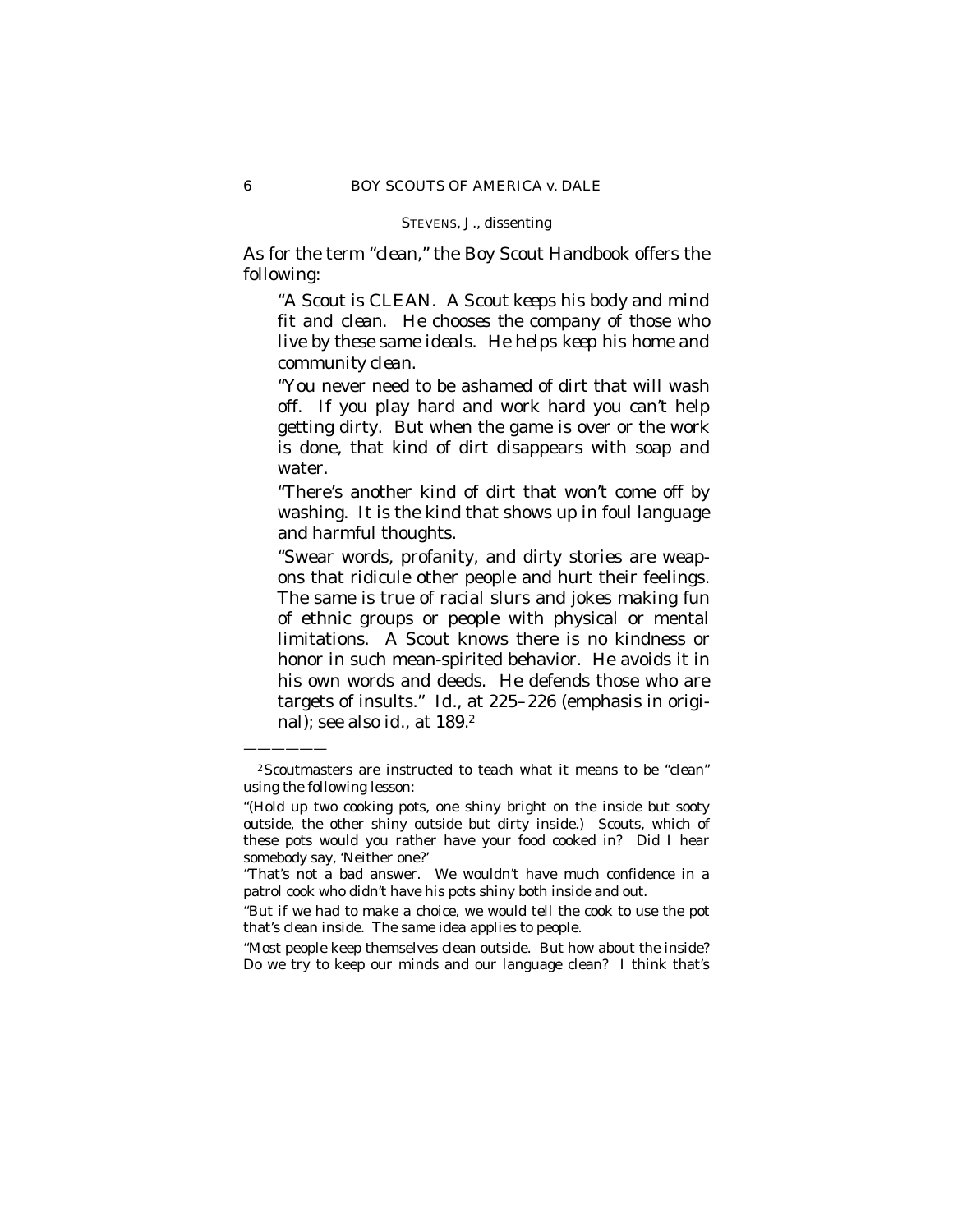It is plain as the light of day that neither one of these principles— "morally straight" and "clean"— says the slightest thing about homosexuality. Indeed, neither term in the Boy Scouts' Law and Oath expresses any position whatsoever on sexual matters.

BSA's published guidance on that topic underscores this point. Scouts, for example, are directed to receive their sex education at home or in school, but not from the organization: "Your parents or guardian or a sex education teacher should give you the facts about sex that you must know." Boy Scout Handbook (1992) (reprinted in App. 211). To be sure, Scouts are not forbidden from asking their Scoutmaster about issues of a sexual nature, but Scoutmasters are, literally, the last person Scouts are encouraged to ask: "If you have questions about growing up, about relationships, sex, or making good decisions, ask. Talk with your parents, religious leaders, teachers, or Scoutmaster." *Ibid.* Moreover, Scoutmasters are specifically directed to steer curious adolescents to other sources of information:

"If Scouts ask for information regarding . . . sexual activity, answer honestly and factually, but stay within your realm of expertise and comfort. If a Scout has serious concerns that you cannot answer, refer him to his family, religious leader, doctor, or other professional." Scoutmaster Handbook (1990) (reprinted in App. 264).

even more important than keeping the outside clean.

<sup>&</sup>quot;A Scout, of course, should be clean inside and out. Water, soap, and a toothbrush tak[e] care of the outside. Only your determination will keep the inside clean. You can do it by following the Scout Law and the example of people you respect— your parents, your teachers, your clergyman, or a good buddy who is trying to do the same thing." App. 289–290.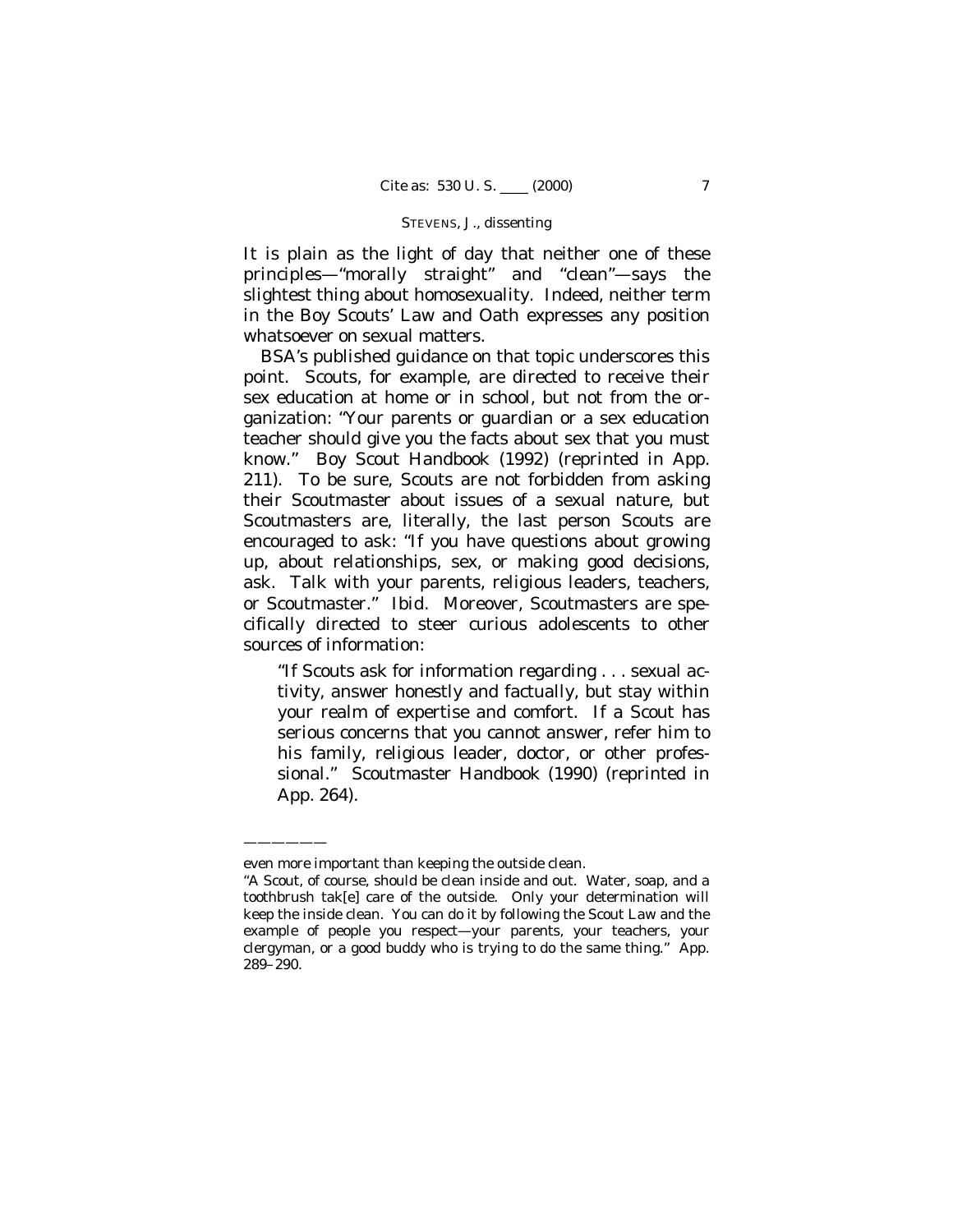More specifically, BSA has set forth a number of rules for Scoutmasters when these types of issues come up:

"You may have boys asking you for information or advice about sexual matters. . . .

"How should you handle such matters?

"Rule number 1: *You do not undertake to instruct Scouts, in any formalized manner, in the subject of sex and family life. The reasons are that it is not construed to be Scouting's proper area*, and that you are probably not well qualified to do this.

"Rule number 2: If Scouts come to you to ask questions or to seek advice, you would give it within your competence. A boy who appears to be asking about sexual intercourse, however, may really only be worried about his pimples, so it is well to find out just what information is needed.

"Rule number 3: You should refer boys with sexual problems to persons better qualified than you [are] to handle them. If the boy has a spiritual leader or a doctor who can deal with them, he should go there. If such persons are not available, you may just have to do the best you can. But don't try to play a highly professional role. And at the other extreme, avoid passing the buck." Scoutmaster Handbook (1972) (reprinted in App. 546–547) (emphasis added).

In light of BSA's self-proclaimed ecumenism, furthermore, it is even more difficult to discern any shared goals or common moral stance on homosexuality. Insofar as religious matters are concerned, BSA's bylaws state that it is "absolutely nonsectarian in its attitude toward . . . religious training." App. 362. "The BSA does not define what constitutes duty to God or the practice of religion. This is the responsibility of parents and religious leaders." *Id.,* at 76. In fact, many diverse religious organizations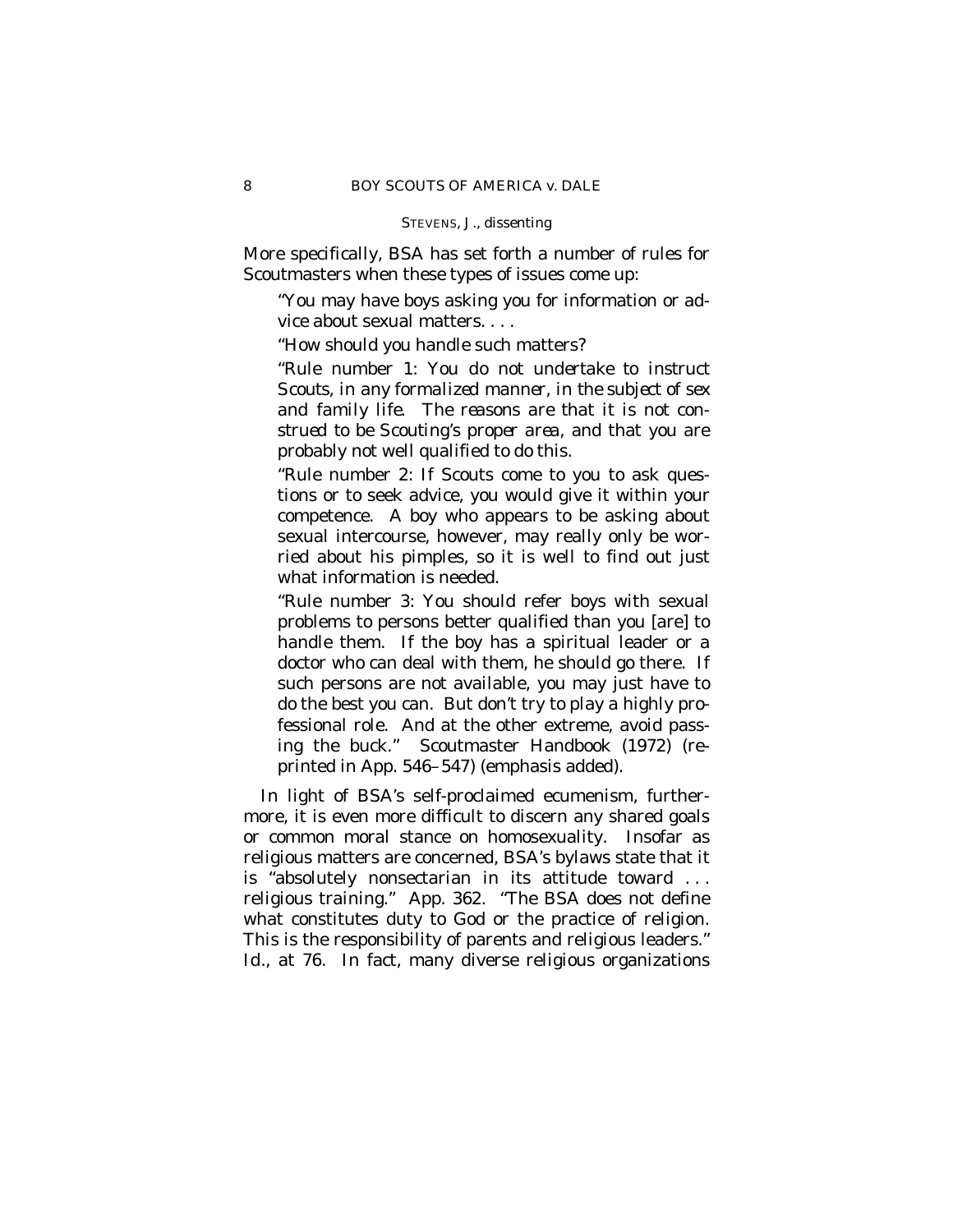sponsor local Boy Scout troops. Brief for Petitioners 3. Because a number of religious groups do not view homosexuality as immoral or wrong and reject discrimination against homosexuals,<sup>3</sup> it is exceedingly difficult to believe that BSA nonetheless adopts a single particular religious or moral philosophy when it comes to sexual orientation. This is especially so in light of the fact that Scouts are advised to seek guidance on sexual matters from their religious leaders (and Scoutmasters are told to refer Scouts to them);<sup>4</sup> BSA surely is aware that some religions do not teach that homosexuality is wrong.

II

The Court seeks to fill the void by pointing to a statement of "policies and procedures relating to homosexuality and Scouting" signed by BSA's President and Chief Scout Executive in 1978 and addressed to the members of the Executive Committee of the national organization. *Ante*,

<sup>3</sup>See, *e.g.*, Brief for Deans of Divinity Schools and Rabbinical Institutions as *Amicus Curiae* 8 ("The diverse religi[ous] traditions of this country present no coherent moral message that excludes gays and lesbians from participating as full and equal members of those institutions. Indeed, the movement among a number of the nation's major religious institutions for many decades has been toward public recognition of gays and lesbians as full members of moral communities, and acceptance of gays and lesbians as religious leaders, elders and clergy"); Brief for General Board of Church and Society of the United Methodist Church et al. as *Amicus Curiae* 3 (describing views of The United Methodist Church, the Episcopal Church, the Religious Action Center of Reform Judaism, the United Church Board of Homeland Ministries, and the Unitarian Universalist Association, all of whom reject discrimination on the basis of sexual orientation).

<sup>4</sup>See *supra*, at 5 ("Be . . . faithful in your religious beliefs"); *id.*, at 7, n. 2 ("by following . . . the example of . . . your clergyman"); *id.*, at 7 ("If you have questions about . . . sex, . . . [t]alk with your . . . religious leade[r]"); *id.*, at 7 ("If Scouts ask for information regarding . . . sexual activity . . . refer him to his . . . religious leader"); *id.*, at 8 ("You should refer boys with sexual problems to [their] spiritual leader").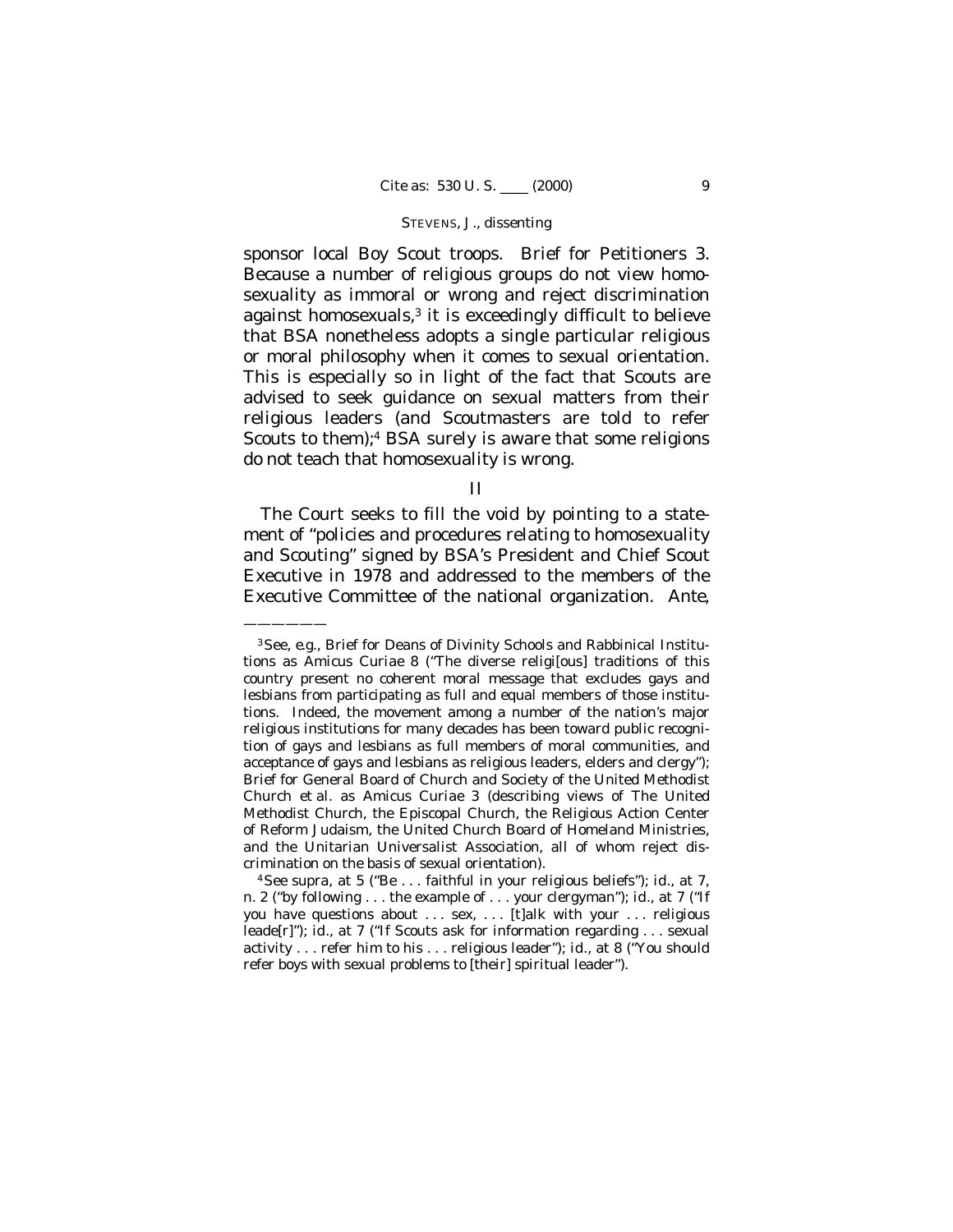at 9. The letter says that the BSA does "not believe that homosexuality and leadership in Scouting are appropriate." App. 454. But when the *entire* 1978 letter is read, BSA's position is far more equivocal:

- "4. Q. May an individual who openly declares himself to be a homosexual be employed by the Boy Scouts of America as a professional or non-professional?
	- "A. Boy Scouts of America does not knowingly employ homosexuals as professionals or nonprofessionals. We are unaware of any present laws which would prohibit this policy.
- "5. Q. Should a professional or non-professional individual who openly declares himself to be a homosexual be terminated?
	- "A. Yes, *in the absence of any law to the contrary.* At the present time we are unaware of any statute or ordinance in the United States which prohibits discrimination against individual's employment upon the basis of homosexuality. *In the event that such a law was applicable, it would be necessary for the Boy Scouts of America to obey it, in this case as in Paragraph 4 above.* It is our position, however, that homosexuality and professional or non-professional employment in Scouting are not appropriate." *Id.,* at 454–455 (emphasis added).

Four aspects of the 1978 policy statement are relevant to the proper disposition of this case. First, at most this letter simply adopts an exclusionary membership policy. But simply adopting such a policy has never been considered sufficient, by itself, to prevail on a right to associate claim. See *infra*, at 18–23.

Second, the 1978 policy was never publicly expressed—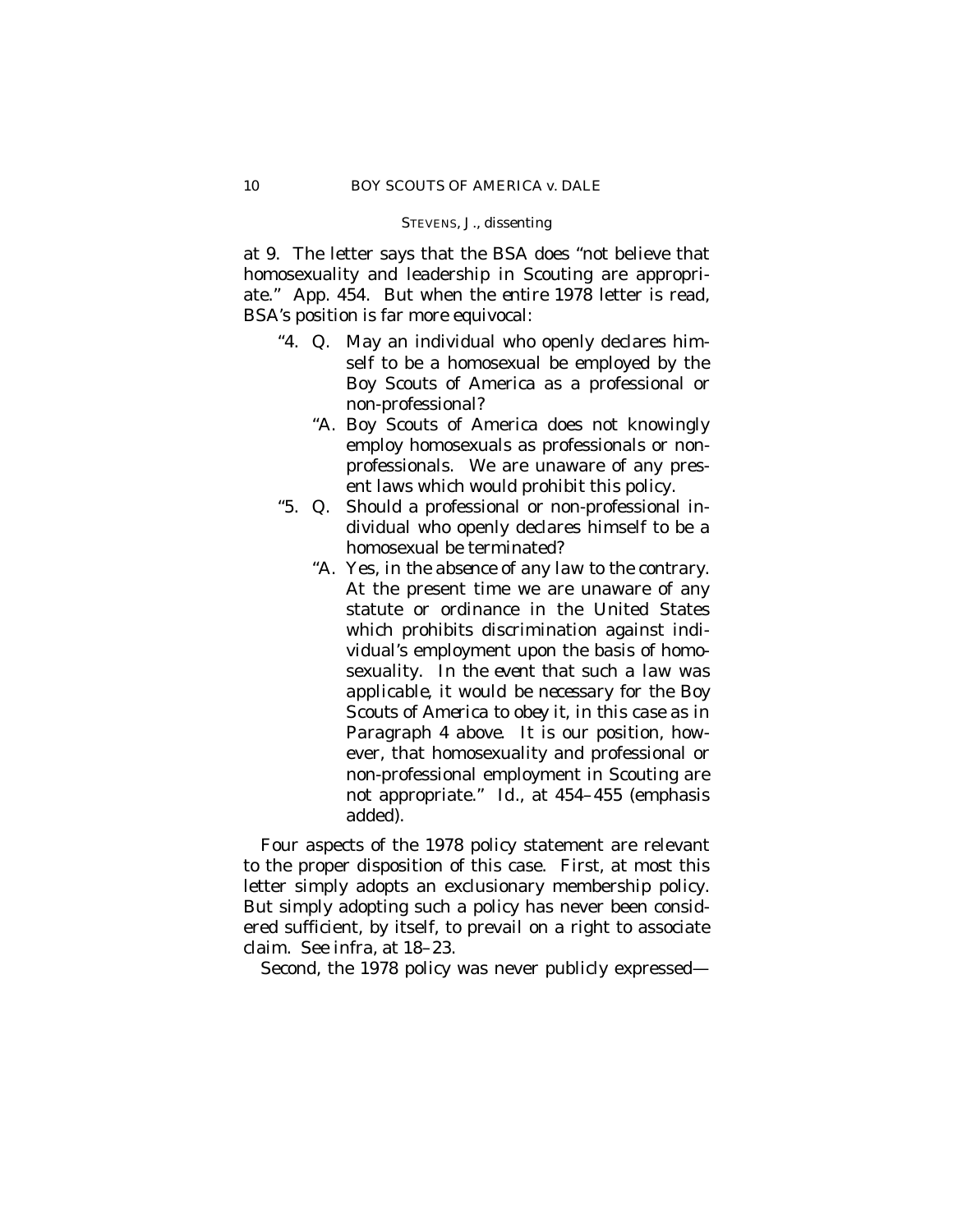unlike, for example, the Scout's duty to be "obedient." It was an internal memorandum, never circulated beyond the few members of BSA's Executive Committee. It remained, in effect, a secret Boy Scouts policy. Far from claiming any intent to express an idea that would be burdened by the presence of homosexuals, BSA's *public* posture— to the world and to the Scouts themselves remained what it had always been: one of tolerance, welcoming all classes of boys and young men. In this respect, BSA's claim is even weaker than those we have rejected in the past. See *infra*, at 18–23.

Third, it is apparent that the draftsmen of the policy statement foresaw the possibility that laws against discrimination might one day be amended to protect homosexuals from employment discrimination. Their statement clearly provided that, in the event such a law conflicted with their policy, a Scout's duty to be "obedient" and "obe[y] the laws," even if "he thinks [the laws] are unfair" would prevail in such a contingency. See *supra,* at 4–5. In 1978, however, BSA apparently did not consider it to be a serious possibility that a State might one day characterize the Scouts as a "place of public accommodation" with a duty to open its membership to all qualified individuals. The portions of the statement dealing with membership simply assume that membership in the Scouts is a "privilege" that BSA is free to grant or to withhold. The statement does not address the question whether the publicly proclaimed duty to obey the law should prevail over the private discriminatory policy if, and when, a conflict between the two should arise— as it now has in New Jersey. At the very least, then, the statement reflects no unequivocal view on homosexuality. Indeed, the statement suggests that an appropriate way for BSA to preserve its unpublished exclusionary policy would include an open and forthright attempt to seek an amendment of New Jersey's statute. ("If he thinks these rules and laws are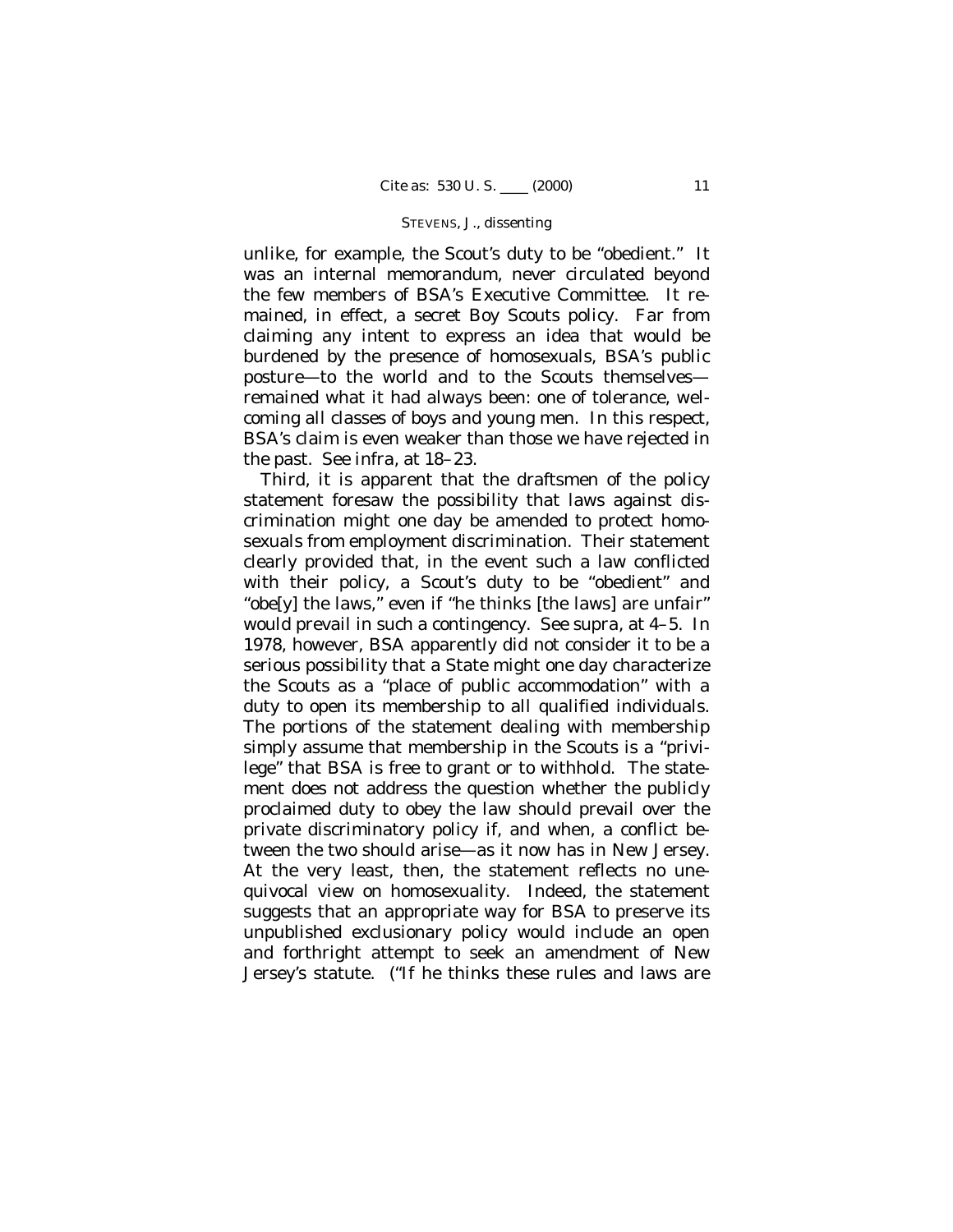unfair, he tries to have them changed in an orderly manner rather than disobey them.")

Fourth, the 1978 statement simply says that homosexuality is not "appropriate." It makes no effort to connect that statement to a shared goal or expressive activity of the Boy Scouts. Whatever values BSA seeks to instill in Scouts, the idea that homosexuality is not "appropriate" appears entirely unconnected to, and is mentioned nowhere in, the myriad of publicly declared values and creeds of the BSA. That idea does not appear to be among any of the principles actually taught to Scouts. Rather, the 1978 policy appears to be no more than a private statement of a few BSA executives that the organization wishes to exclude gays— and that wish has nothing to do with any expression BSA actually engages in.

The majority also relies on four other policy statements that were issued between 1991 and 1993.<sup>5</sup> All of them were written and issued *after* BSA revoked Dale's membership. Accordingly, they have little, if any, relevance to the legal question before this Court.<sup>6</sup> In any event, they

<sup>6</sup>Dale's complaint requested three forms of relief: (1) a declaration that his rights under the New Jersey statute had been violated when his membership was revoked; (2) an order reinstating his membership; and (3) compensatory and punitive damages. *Id.*, at 27. Nothing that BSA could have done after the revocation of his membership could affect Dale's first request for relief, though perhaps some possible postrevocation action could have influenced the other two requests for relief.

<sup>&</sup>lt;sup>5</sup>The authorship and distribution of these statements remain obscure. Unlike the 1978 policy— which clearly identifies the authors as the President and the Chief Scout Executive of BSA— these later policies are unsigned. Two of them are initialed (one is labeled "JCK"; the other says "js"), but BSA never tells us to whom these initials belong. Nor do we know how widely these statements were distributed. From the record evidence we have, it appears that they were not as readily available as the Boy Scout and Scoutmaster Handbooks; indeed, they appear to be quite difficult to get a hold of. See App. 662, 668–669.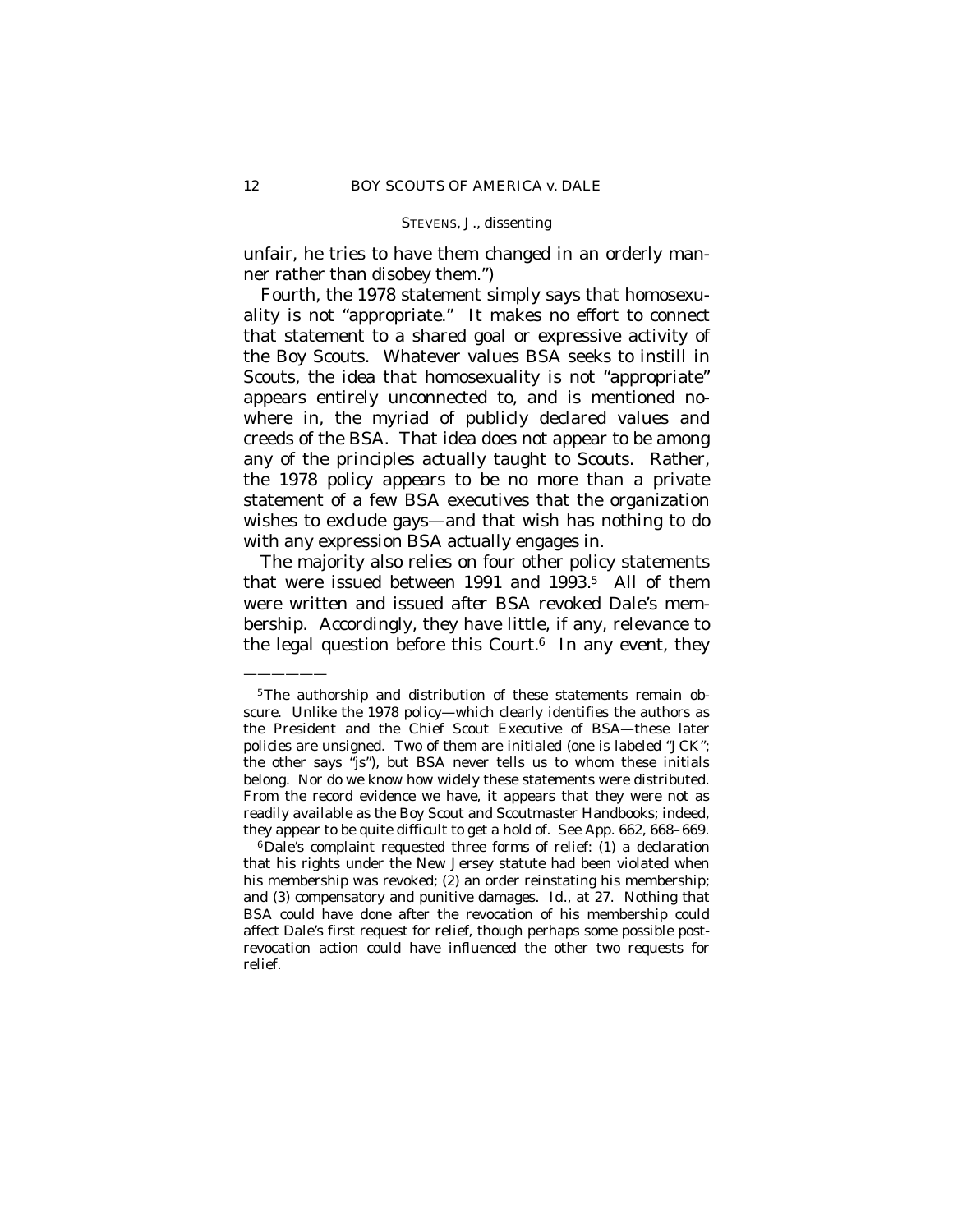do not bolster BSA's claim.

In 1991, BSA issued two statements both stating: "We believe that homosexual conduct is inconsistent with the requirement in the Scout Oath that a Scout be morally straight and in the Scout Law that a Scout be clean in word and deed, and that homosexuals do not provide a desirable role model for Scouts." App. 457–458. A third statement issued in 1992 was substantially the same. *Id.,* at 459. By 1993, however, the policy had changed:

"*BSA Position*

"The Boy Scouts of America has always reflected the expectations that Scouting families have had for the organization.

"We do not believe that homosexuals provide a role model consistent with these expectations.

"Accordingly, we do not allow for the registration of avowed homosexuals as members or as leaders of the BSA." *Id.,* at 461.

Aside from the fact that these statements were all issued after Dale's membership was revoked, there are four important points relevant to them. First, while the 1991 and 1992 statements tried to tie BSA's exclusionary policy to the meaning of the Scout Oath and Law, the 1993 statement abandoned that effort. Rather, BSA's 1993 homosexual exclusion policy was based on its view that including gays would be contrary to "the expectations that Scouting families have had for the organization." *Ibid.* Instead of linking its policy to its central tenets or shared goals— to teach certain definitions of what it means to be "morally straight" and "clean"— BSA chose instead to justify its policy on the "expectatio[n]" that its members preferred to exclude homosexuals. The 1993 policy statement, in other words, was *not* based on any expressive activity or on any moral view about homosexuality. It was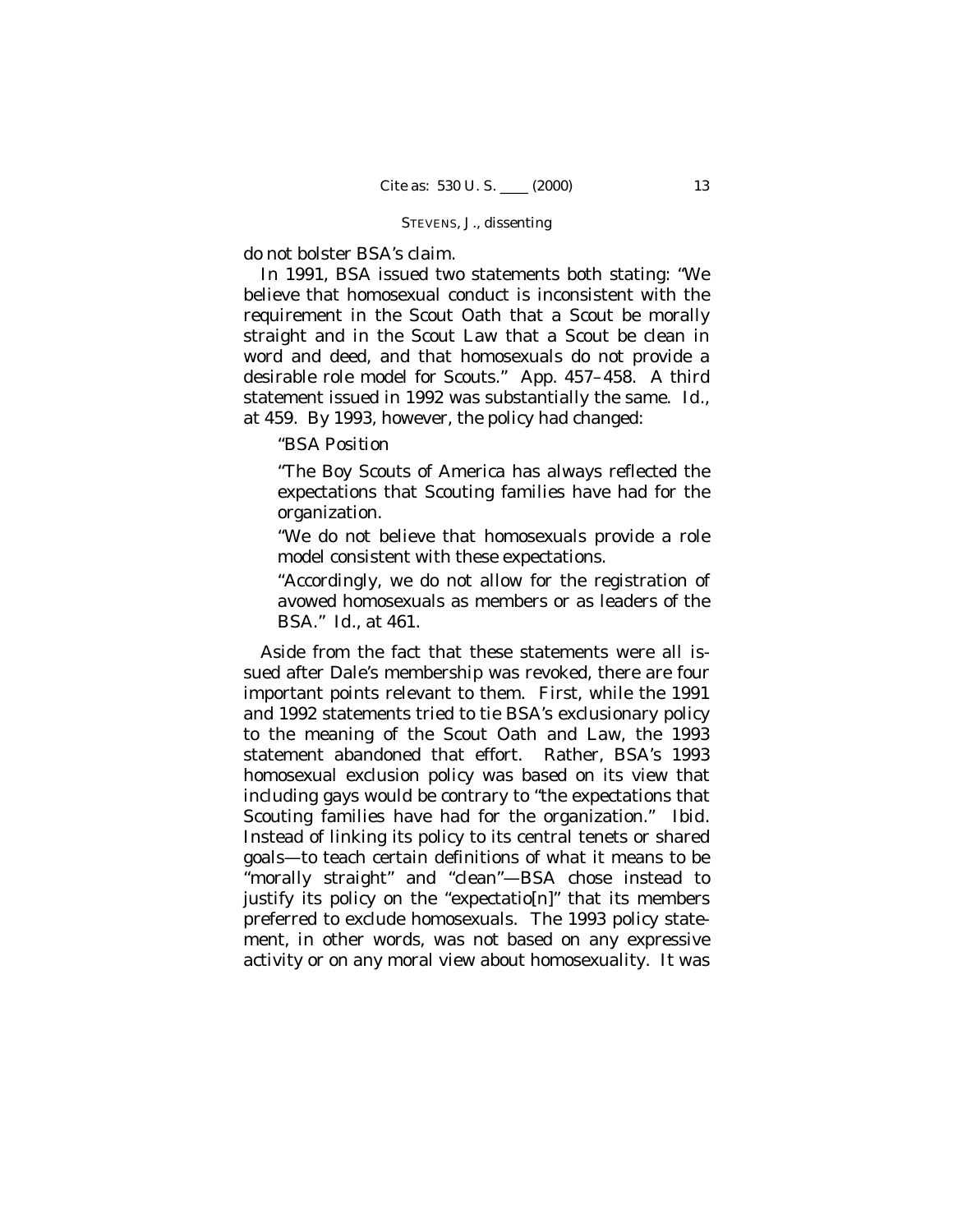simply an exclusionary membership policy, similar to those we have held insufficient in the past. See *infra*, at 18–23.

Second, even during the brief period in 1991 and 1992, when BSA tried to connect its exclusion of homosexuals to its definition of terms found in the Oath and Law, there is no evidence that Scouts were actually taught anything about homosexuality's alleged inconsistency with those principles. Beyond the single sentence in these policy statements, there is no indication of any shared goal of teaching that homosexuality is incompatible with being "morally straight" and "clean." Neither BSA's mission statement nor its official membership policy was altered; no Boy Scout or Scoutmaster Handbook was amended to reflect the policy statement; no lessons were imparted to Scouts; no change was made to BSA's policy on limiting discussion of sexual matters; and no effort was made to restrict acceptable religious affiliations to those that condemn homosexuality. In short, there is no evidence that this view was part of any collective effort to foster beliefs about homosexuality.<sup>7</sup>

Third, BSA never took any clear and unequivocal position on homosexuality. Though the 1991 and 1992 policies state one interpretation of "morally straight" and "clean," the group's published definitions appearing in the Boy Scout and Scoutmaster Handbooks take quite another view. And BSA's broad religious tolerance combined with its declaration that sexual matters are not its "proper

<sup>7</sup> Indeed, the record evidence is to the contrary. See, *e.g.*, App. 666– 669 ("I never heard and am not aware of any discussion about homosexuality that occurred during any Scouting meeting or function . . . . Prior to September 1991, I never heard any mention whatsoever of homosexuality during any Scouting function") (affidavit of former Boy Scout whose young children were Scouts, and was himself an Assistant Scoutmaster and Merit Badge Counselor).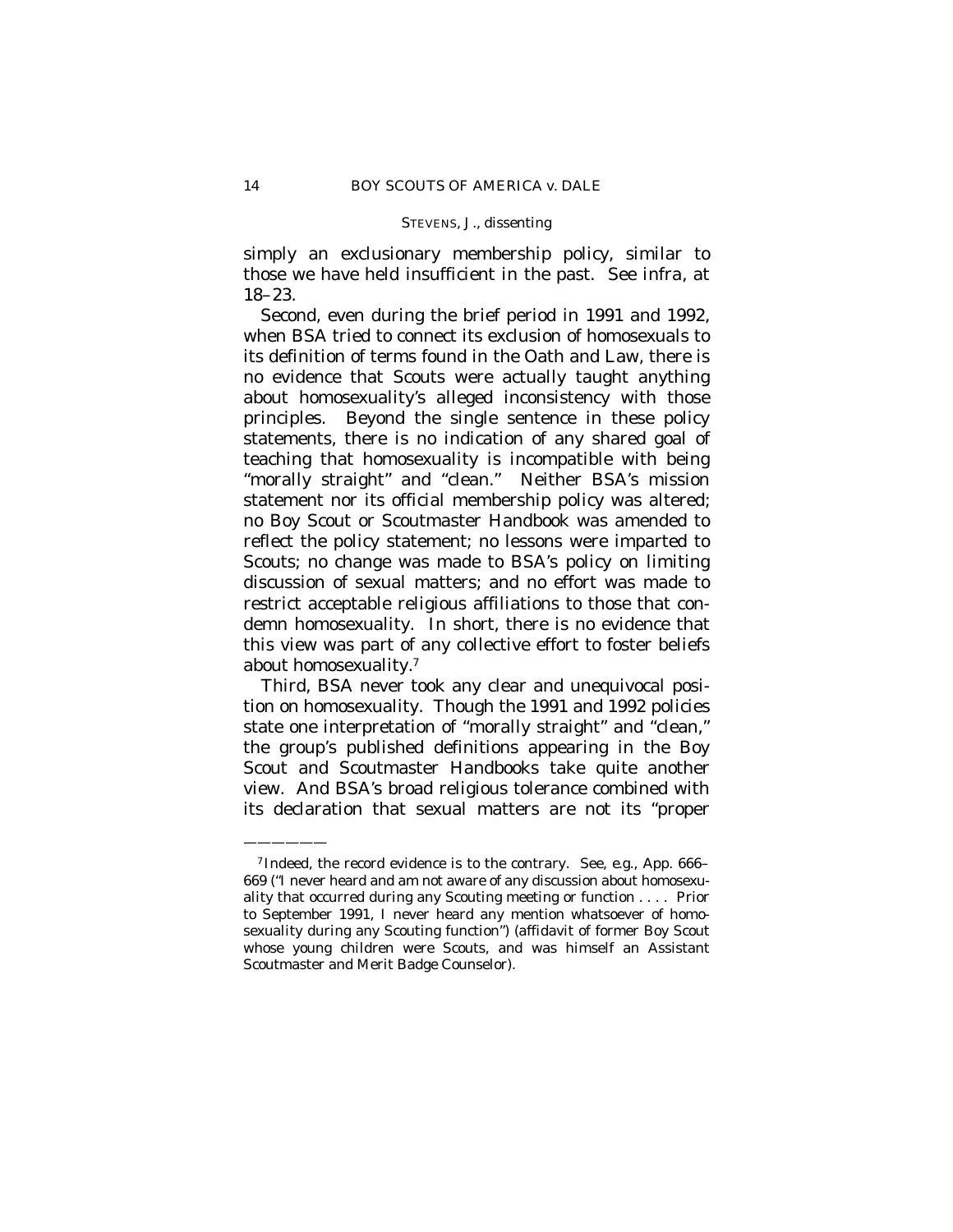area" render its views on the issue equivocal at best and incoherent at worst. We have never held, however, that a group can throw together any mixture of contradictory positions and then invoke the right to associate to defend any one of those views. At a minimum, a group seeking to prevail over an antidiscrimination law must adhere to a clear and unequivocal view.

Fourth, at most the 1991 and 1992 statements declare only that BSA believed "homosexual *conduct* is inconsistent with the requirement in the Scout Oath that a Scout be morally straight and in the Scout Law that a Scout be clean in word and deed." *Id.,* at 457 (emphasis added). But New Jersey's law prohibits discrimination on the basis of sexual *orientation*. And when Dale was expelled from the Boy Scouts, BSA said it did so because of his sexual orientation, not because of his sexual conduct.<sup>8</sup>

It is clear, then, that nothing in these policy statements supports BSA's claim. The only policy written before the revocation of Dale's membership was an equivocal, undisclosed statement that evidences no connection between the group's discriminatory intentions and its expressive interests. The later policies demonstrate a brief— though ultimately abandoned— attempt to tie BSA's exclusion to its expression, but other than a single sentence, BSA fails to show that it ever taught Scouts that homosexuality is not "morally straight" or "clean," or that such a view was part of the group's collective efforts to foster a belief. Furthermore, BSA's policy statements fail to establish any clear, consistent, and unequivocal position on homosexu-

<sup>8</sup>At oral argument, BSA's counsel was asked: "[W]hat if someone is homosexual in the sense of having a sexual orientation in that direction but does not engage in any homosexual conduct?" Counsel answered: "[I]f that person also were to take the view that the reason they didn't engage in that conduct [was because] it would be morally wrong ... that person would not be excluded." Tr. of Oral Arg. 8.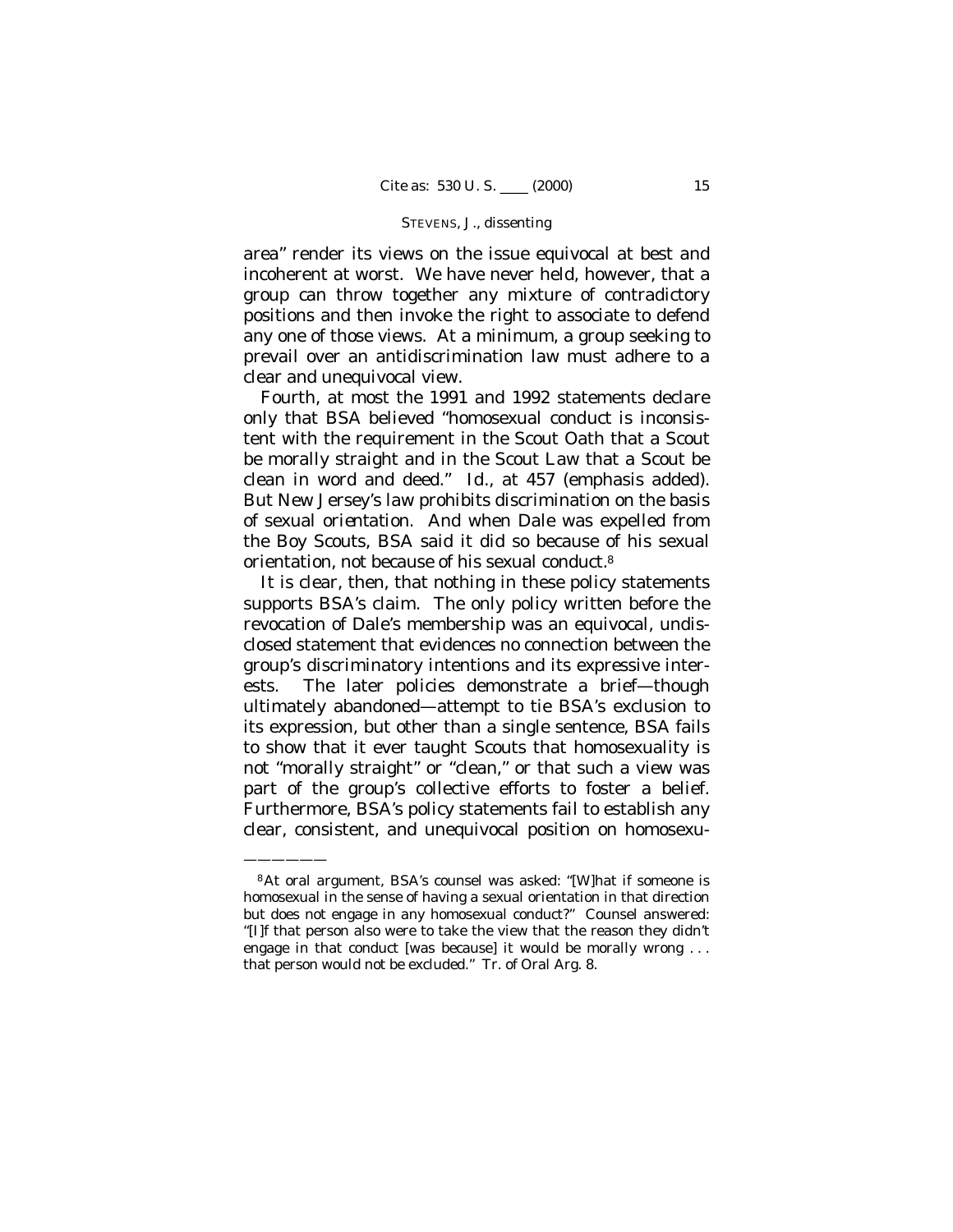ality. Nor did BSA have any reason to think Dale's sexual *conduct*, as opposed to his orientation, was contrary to the group's values.

BSA's inability to make its position clear and its failure to connect its alleged policy to its expressive activities is highly significant. By the time Dale was expelled from the Boy Scouts in 1990, BSA had already been engaged in several suits under a variety of state antidiscrimination public accommodation laws challenging various aspects of its membership policy.<sup>9</sup> Indeed, BSA had filed *amicus* briefs before this Court in two earlier right to associate cases (*Roberts* v. *United States Jaycees,* 468 U. S. 609 (1984), and *Board of Directors of Rotary Int'l* v. *Rotary Club of Duarte,* 481 U. S. 537 (1987)) pointing to these very cases; it was clearly on notice by 1990 that it might well be subjected to state public accommodation antidiscrimination laws, and that a court might one day reject its claimed right to associate. Yet it took no steps prior to Dale's expulsion to clarify how its exclusivity was connected to its expression. It speaks volumes about the credibility of BSA's claim to a shared goal that homosexuality is incompatible with Scouting that since at least 1984 it had been aware of this issue— indeed, concerned enough to twice file *amicus* briefs before this Court— yet it did nothing in the intervening six years (or even in the years after Dale's explusion) to explain clearly and openly why the presence of homosexuals would affect its expressive activities, or to make the view of "morally straight" and

<sup>9</sup>See, *e.g.*, *Quinnipiac Council, Boy Scouts of America* v. *Commission on Human Rights and Opportunities*, 204 Conn. 287, 528 A. 2d 352 (1987) (challenge to BSA's exclusion of girls); *Curran* v. *Mount Diablo Council of the Boy Scouts of America*, 147 Cal. App. 3d 712, 195 Cal. Rptr. 325 (1983) (challenge to BSA's denial of membership to homosexuals; rejecting BSA's claimed right of association), overruled on other grounds, 17 Cal. 4th 670, 952 P. 2d 218 (1998).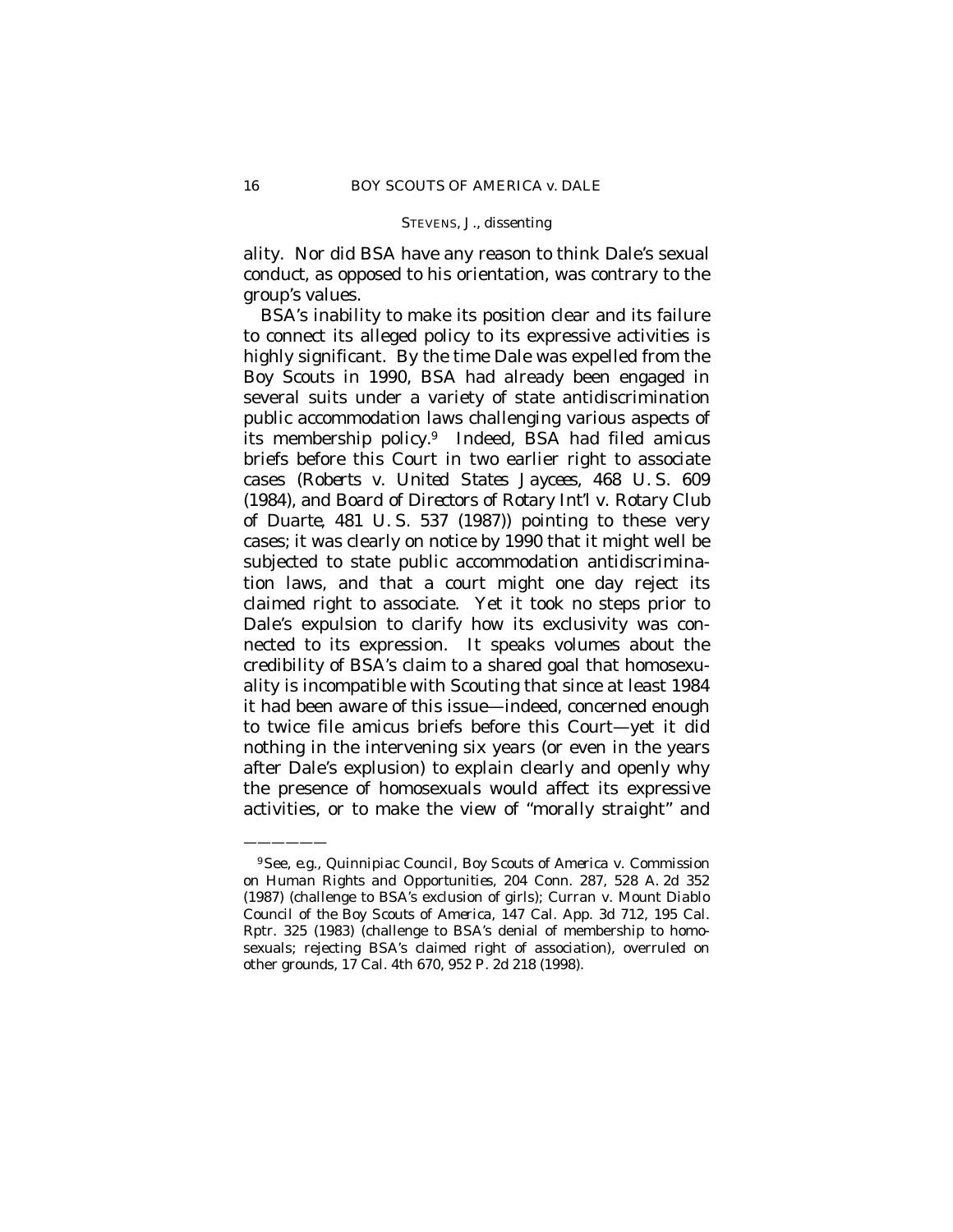"clean" taken in its 1991 and 1992 policies a part of the values actually instilled in Scouts through the Handbook, lessons, or otherwise.

## III

BSA's claim finds no support in our cases. We have recognized "a right to associate for the purpose of engaging in those activities protected by the First Amendment speech, assembly, petition for the redress of grievances, and the exercise of religion." *Roberts,* 468 U. S., at 618. And we have acknowledged that "when the State interferes with individuals' selection of those with whom they wish to join in a common endeavor, freedom of association . . . may be implicated." *Ibid.* But "[t]he right to associate for expressive purposes is not . . . absolute"; rather, "the nature and degree of constitutional protection afforded freedom of association may vary depending on the extent to which . . . the constitutionally protected liberty is at stake in a given case." *Id.*, at 623, 618. Indeed, the right to associate does not mean "that in every setting in which individuals exercise some discrimination in choosing associates, their selective process of inclusion and exclusion is protected by the Constitution." *New York State Club Assn., Inc.* v. *City of New York,* 487 U. S. 1, 13 (1988). For example, we have routinely and easily rejected assertions of this right by expressive organizations with discriminatory membership policies, such as private schools,<sup>10</sup> law firms,<sup>11</sup> and labor

<sup>10</sup>*Runyon* v. *McCrary,* 427 U. S. 160, 175–176 (1976) ("[T]he Court has recognized a First Amendment right 'to engage in association for the advancement of beliefs and ideas . . . .' From this principle it may be assumed that parents have a First Amendment right to send their children to educational institutions that promote the belief that racial segregation is desirable, and that the children have an equal right to attend such institutions. But it does not follow that the *practice* of excluding racial minorities from such institutions is also protected by the same principle" (internal citation omitted)).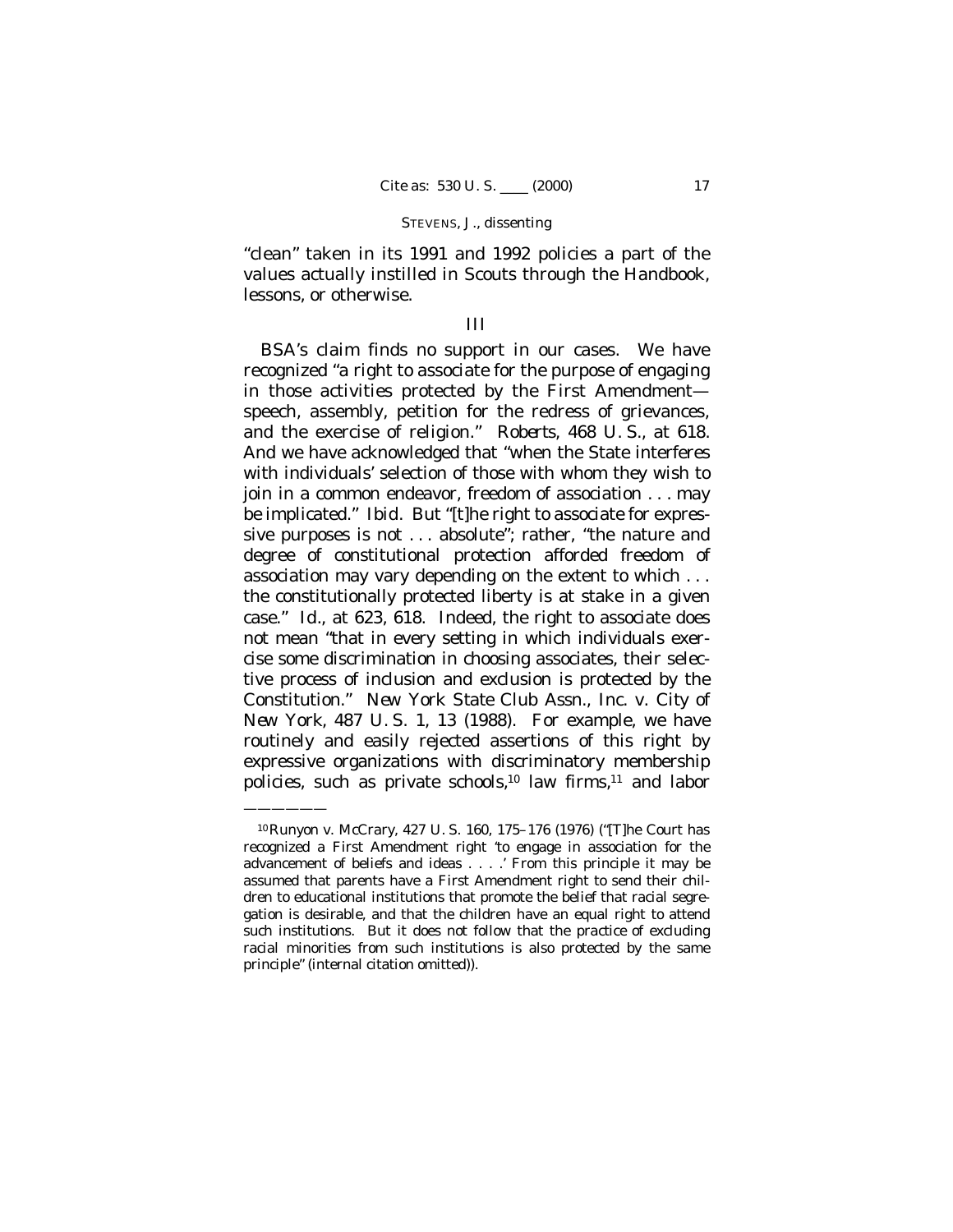organizations.12 In fact, until today, we have never once found a claimed right to associate in the selection of members to prevail in the face of a State's antidiscrimination law. To the contrary, we have squarely held that a State's antidiscrimination law does not violate a group's right to associate simply because the law conflicts with that group's exclusionary membership policy.

In *Roberts* v. *United States Jaycees,* 468 U. S. 609 (1984), we addressed just such a conflict. The Jaycees was a nonprofit membership organization "'designed to inculcate in the individual membership . . . a spirit of genuine Americanism and civic interest, and . . . to provide . . . an avenue for intelligent participation by young men in the affairs of their community.'" *Id.*, at 612–613. The organization was divided into local chapters, described as "'young men's organization[s],'" in which regular membership was restricted to males between the ages of 18 and 35. *Id.*, at 613. But Minnesota's Human Rights Act, which applied to the Jaycees, made it unlawful to "'deny any person the full and equal enjoyment of . . . a place of public accommodation because of . . . sex.'" *Id.*, at 615.

<sup>11</sup>*Hishon* v. *King & Spalding,* 467 U. S. 69, 78 (1984) ("[R]espondent argues that application of Title VII in this case would infringe constitutional rights of . . . association. Although we have recognized that the activities of lawyers may make a 'distinctive contribution . . . to the ideas and beliefs of our society,' respondent has not shown how its ability to fulfill such a function would be inhibited by a requirement that it consider petitioner for partnership on her merits. Moreover, as we have held in another context, '[i]nvidious private discrimination may be characterized as a form of exercising freedom of association protected by the First Amendment, but it has never been accorded affirmative constitutional protections'" (internal citations omitted)).

<sup>12</sup>*Railway Mail Assn.* v. *Corsi,* 326 U. S. 88, 93–94 (1945) ("Appellant first contends that [the law prohibiting racial discrimination by labor organizations] interfere[s] with its right of selection to membership . . . . We see no constitutional basis for the contention that a state cannot protect workers from exclusion solely on the basis of race").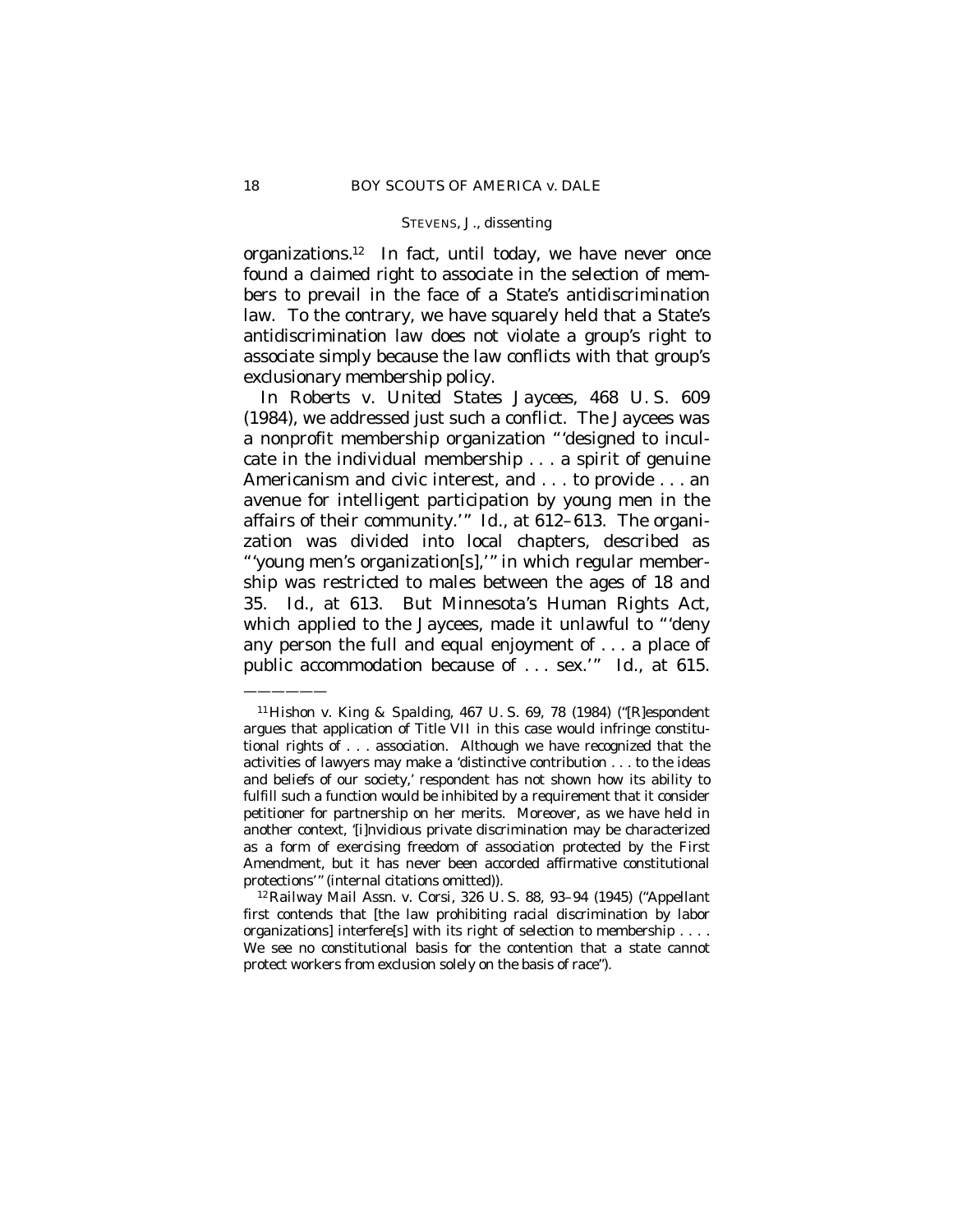The Jaycees, however, claimed that applying the law to it violated its right to associate— in particular its right to maintain its selective membership policy.

We rejected that claim. Cautioning that the right to associate is not "absolute," we held that "[i]nfringements on that right may be justified by regulations adopted to serve compelling state interests, unrelated to the suppression of ideas, that cannot be achieved through means significantly less restrictive of associational freedoms." *Id.*, at 623. We found the State's purpose of eliminating discrimination is a compelling state interest that is unrelated to the suppression of ideas. *Id.*, at 623–626. We also held that Minnesota's law is the least restrictive means of achieving that interest. The Jaycees had "failed to demonstrate that the Act imposes any serious burdens on the male members' freedom of expressive association." *Id.*, at 626. Though the Jaycees had "taken public positions on a number of diverse issues, [and] ... regularly engage in a variety of . . . activities worthy of constitutional protection under the First Amendment," there was "no basis in the record for concluding that admission of women as full voting members will impede the organization's ability to engage in these protected activities or to disseminate its preferred views." *Id.*, at 626–627. "The Act," we held, "requires no change in the Jaycees' creed of promoting the interest of young men, and it imposes no restrictions on the organization's ability to exclude individuals with ideologies or philosophies different from those of its existing members." *Id.*, at 627.

We took a similar approach in *Board of Directors of Rotary Int'l* v. *Rotary Club of Duarte,* 481 U. S. 537 (1987). Rotary International, a nonprofit corporation, was founded as "'an organization of business and professional men united worldwide who provide humanitarian service, encourage high ethical standards in all vocations, and help build goodwill and peace in the world.'" *Id.*, at 539. It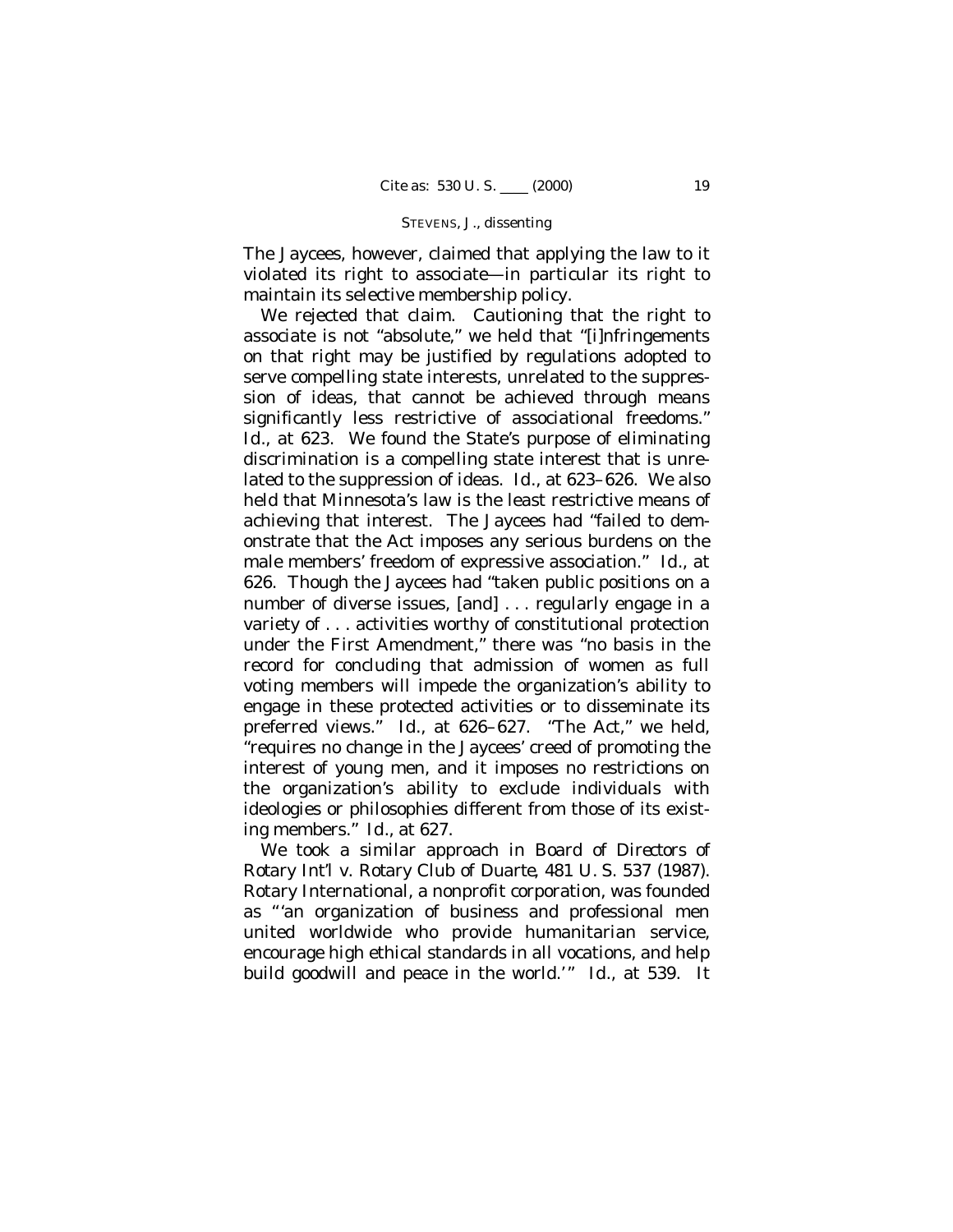admitted a cross section of worthy business and community leaders, *id.*, at 540, but refused membership to women. "[T]he exclusion of women," explained the group's General Secretary, "results in an 'aspect of fellowship . . . that is enjoyed by the present male membership.'" *Id.*, at 541. That policy also allowed the organization "to operate effectively in foreign countries with varied cultures and social mores." *Ibid.* Though California's Civil Rights Act, which applied to Rotary International, prohibited discrimination on the basis of sex, *id.*, at 541–542, n. 2, the organization claimed a right to associate, including the right to select its members.

As in *Jaycees*, we rejected the claim, holding that "the evidence fails to demonstrate that admitting women to Rotary Clubs will affect in any significant way the existing members' ability to carry out their various purposes." 481 U. S., at 548. "To be sure," we continued, "Rotary Clubs engage in a variety of commendable service activities that are protected by the First Amendment. But [California's Civil Rights Act] does not require the clubs to abandon or alter any of these activities. It does not require them to abandon their basic goals of humanitarian service, high ethical standards in all vocations, good will, and peace. Nor does it require them to abandon their classification system or admit members who do not reflect a cross section of the community." *Ibid.* Finally, even if California's law worked a "slight infringement on Rotary members' right of expressive association, that infringement is justified because it serves the State's compelling interest in eliminating discrimination against women." *Id.*, at 549.<sup>13</sup>

<sup>13</sup>BSA urged on brief that under the New Jersey Supreme Court's reading of the State's antidiscrimination law, "Boy Scout Troops would be forced to admit girls as members" and "Girl Scout Troops would be forced to admit boys." Brief for Petitioners 37. The New Jersey Supreme Court had no occasion to address that question, and no such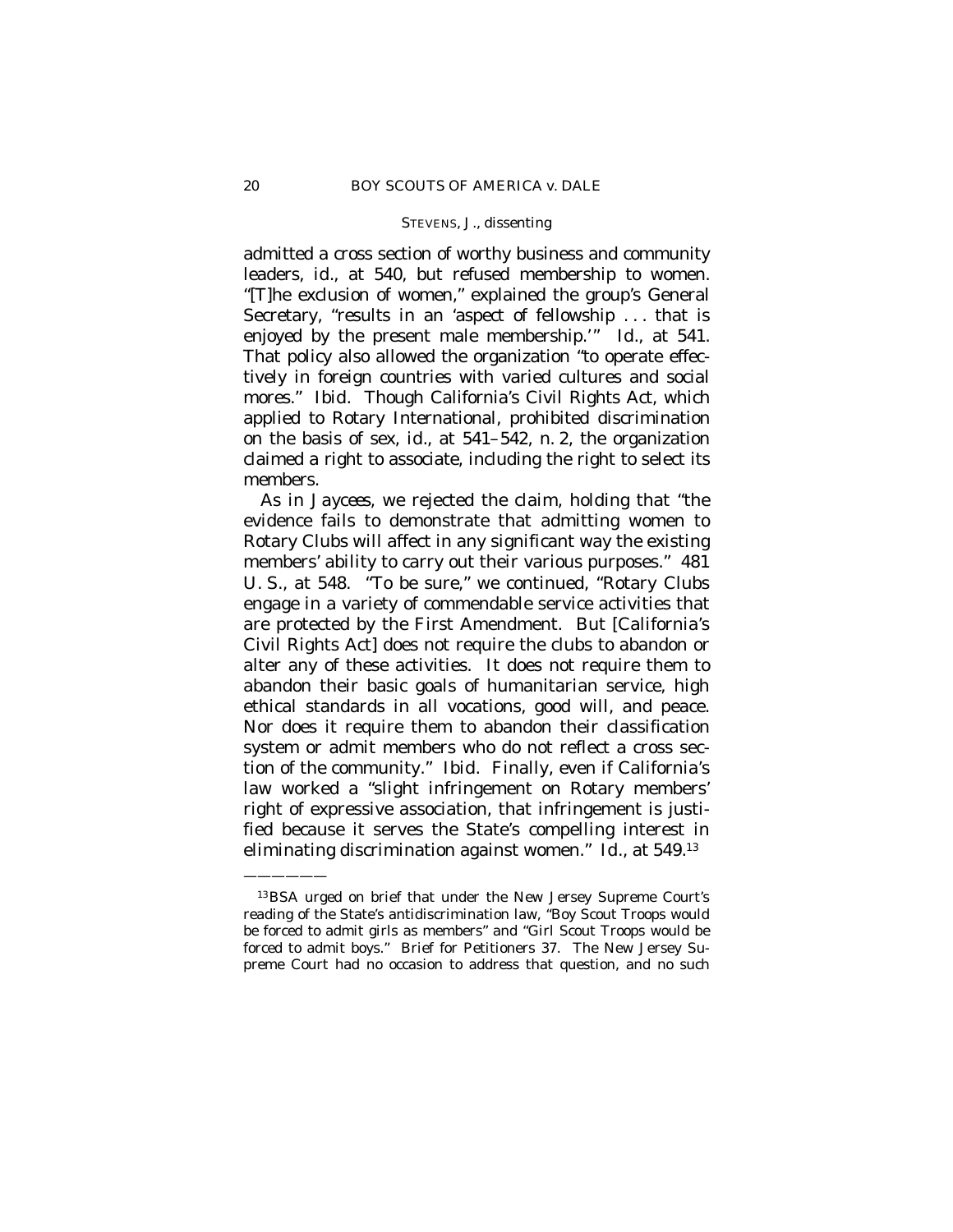Several principles are made perfectly clear by *Jaycees* and *Rotary Club*. First, to prevail on a claim of expressive association in the face of a State's antidiscrimination law, it is not enough simply to engage in *some kind* of expressive activity. Both the Jaycees and the Rotary Club engaged in expressive activity protected by the First Amendment,14 yet that fact was not dispositive. Second, it is not enough to adopt an openly avowed exclusionary membership policy. Both the Jaycees and the Rotary Club did that as well.15 Third, it is not sufficient merely to articulate *some* connection between the group's expressive activities and its exclusionary policy. The Rotary Club, for example, justified its male-only membership policy by ——————

issue is tendered for our decision. I note, however, the State of New Jersey's observation that BSA ignores the exemption contained in New Jersey's law for "any place of public accommodation which is in its nature reasonably restricted exclusively to one sex," including, but not limited to, "any summer camp, day camp, or resort camp, bathhouse, dressing room, swimming pool, gymnasium, comfort station, dispensary, clinic or hospital, or school or educational institution which is restricted exclusively to individuals of one sex." See Brief for State of New Jersey as *Amicus Curiae* 12–13, n. 2 (citing N. J. Stat. Ann. §10:5– 12(f) (West 1993)).

<sup>14</sup>See *Roberts* v. *United States Jaycees*, 468 U. S. 609, 626–627 (1984) ("[T]he organization [has] taken public positions on a number of diverse issues . . . worthy of constitutional protection under the First Amendment" (citations omitted)); *Board of Directors of Rotary Int'l* v. *Rotary Club of Duarte,* 481 U. S. 537, 548 (1987) ("To be sure, Rotary Clubs engage in a variety of commendable service activities that are protected by the First Amendment").

<sup>15</sup>The Jaycees openly stated that it was an organization designed to serve the interests of "young men"; its local chapters were described as "'young men's organization[s]'"; and its membership policy contained an express provision reserving regular membership to young men. *Jaycees*, 468 U. S., at 612–613. Likewise, Rotary International expressed its preference for male-only membership: It proclaimed that it was "an organization of business and professional *men*" and its membership policy expressly excluded women. *Rotary Club*, 481 U. S., at 539, 541 (emphasis added).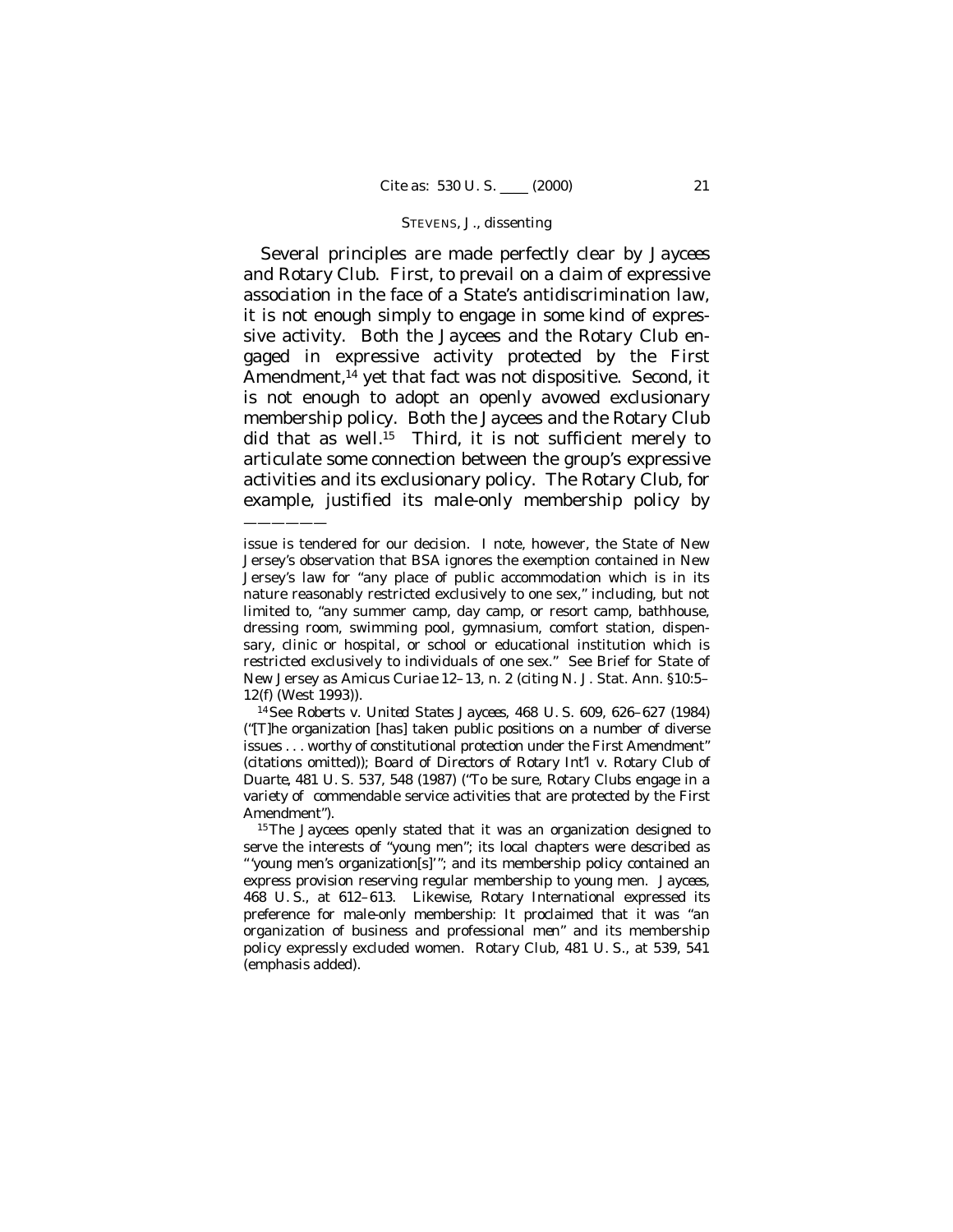pointing to the "'aspect of fellowship . . . that is enjoyed by the [exclusively] male membership'" and by claiming that only with an exclusively male membership could it "operate effectively" in foreign countries. *Rotary Club*, 481 U. S., at 541.

Rather, in *Jaycees*, we asked whether Minnesota's Human Rights Law requiring the admission of women "impose[d] any *serious burdens*" on the group's "collective effort on behalf of [its] *shared goals*." 468 U. S., at 622, 626–627 (emphases added). Notwithstanding the group's obvious publicly stated exclusionary policy, we did not view the inclusion of women as a "serious burden" on the Jaycees' ability to engage in the protected speech of its choice. Similarly, in *Rotary Club*, we asked whether California's law would "affect in any *significant way* the existing members' ability" to engage in their protected speech, or whether the law would require the clubs "to abandon their *basic goals.*" 481 U. S., at 548 (emphases added); see also *Hurley* v. *Irish-American Gay, Lesbian and Bisexual Group of Boston, Inc.,* 515 U. S. 557, 581 (1995) ("[A] private club could exclude an applicant whose manifest views were at odds with a position taken by the club's existing members"); *New York State Club Assn.,* 487 U. S., at 13 (to prevail on a right to associate claim, the group must "be able to show that it is organized for specific expressive purposes and that it will not be able to advocate its desired viewpoints nearly as effectively if it cannot confine its membership to those who share the same sex, for example, or the same religion"); *NAACP* v. *Alabama ex rel. Patterson,* 357 U. S. 449, 462–463 (1958) (asking whether law "entail[ed] the likelihood of a substantial restraint upon the exercise by petitioner's members of their right to freedom of association" and whether law is "likely to affect adversely the ability of petitioner and its members to pursue their collective effort to foster beliefs"). The relevant question is whether the mere inclusion of the person at issue would "impose any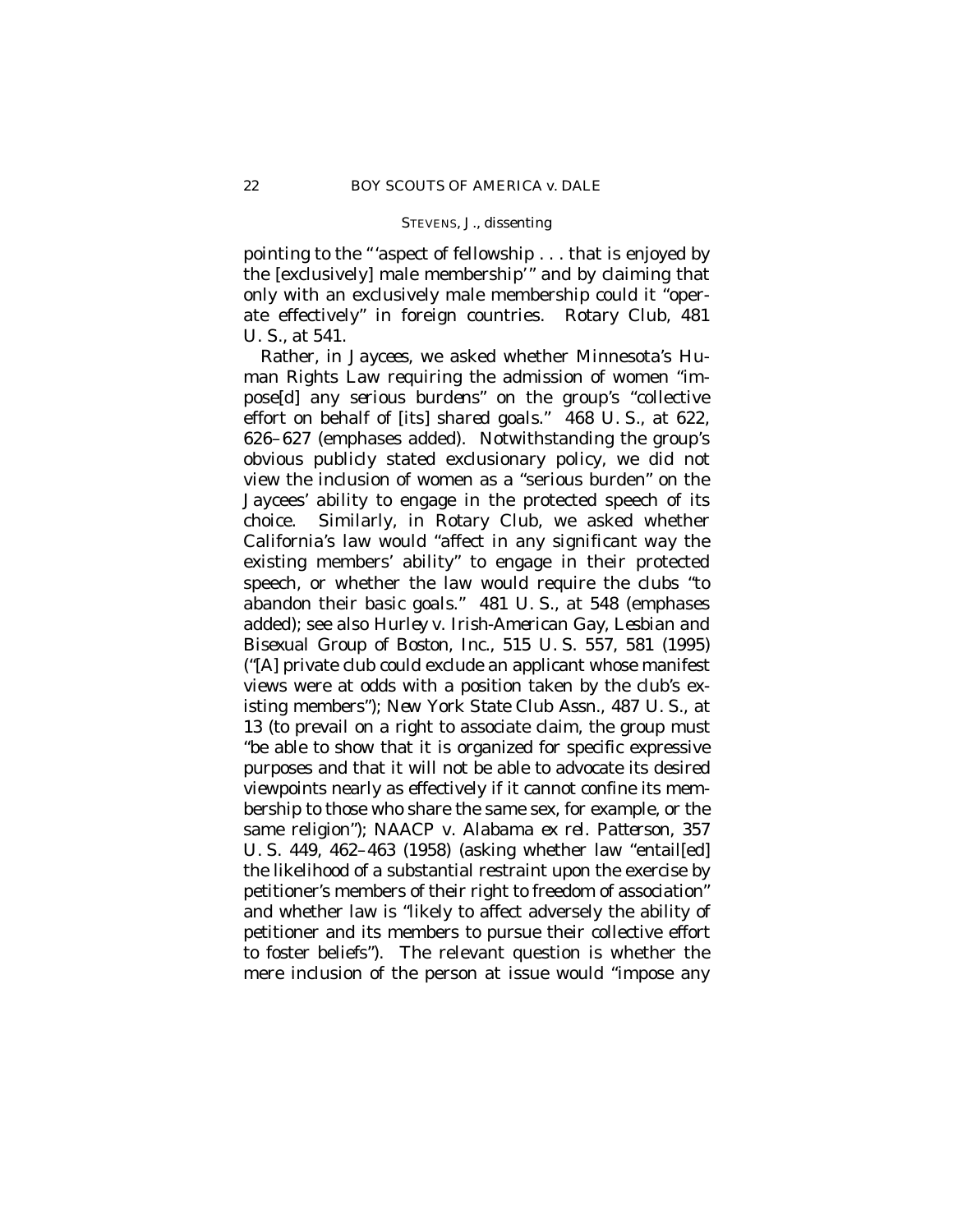serious burden," "affect in any significant way," or be "a substantial restraint upon" the organization's "shared goals," "basic goals," or "collective effort to foster beliefs." Accordingly, it is necessary to examine what, exactly, are BSA's shared goals and the degree to which its expressive activities would be burdened, affected, or restrained by including homosexuals.

The evidence before this Court makes it exceptionally clear that BSA has, at most, simply adopted an exclusionary membership policy and has no shared goal of disapproving of homosexuality. BSA's mission statement and federal charter say nothing on the matter; its official membership policy is silent; its Scout Oath and Law— and accompanying definitions— are devoid of any view on the topic; its guidance for Scouts and Scoutmasters on sexuality declare that such matters are "not construed to be Scouting's proper area," but are the province of a Scout's parents and pastor; and BSA's posture respecting religion tolerates a wide variety of views on the issue of homosexuality. Moreover, there is simply no evidence that BSA otherwise teaches anything in this area, or that it instructs Scouts on matters involving homosexuality in ways not conveyed in the Boy Scout or Scoutmaster Handbooks. In short, Boy Scouts of America is simply silent on homosexuality. There is no shared goal or collective effort to foster a belief about homosexuality at all— let alone one that is significantly burdened by admitting homosexuals.

As in *Jaycees*, there is "no basis in the record for concluding that admission of [homosexuals] will impede the [Boy Scouts'] ability to engage in [its] protected activities or to disseminate its preferred views" and New Jersey's law "requires no change in [BSA's] creed." 468 U. S., at 626–627. And like *Rotary Club*, New Jersey's law "does not require [BSA] to abandon or alter any of" its activities. 481 U. S., at 548. The evidence relied on by the Court is not to the contrary. The undisclosed 1978 policy certainly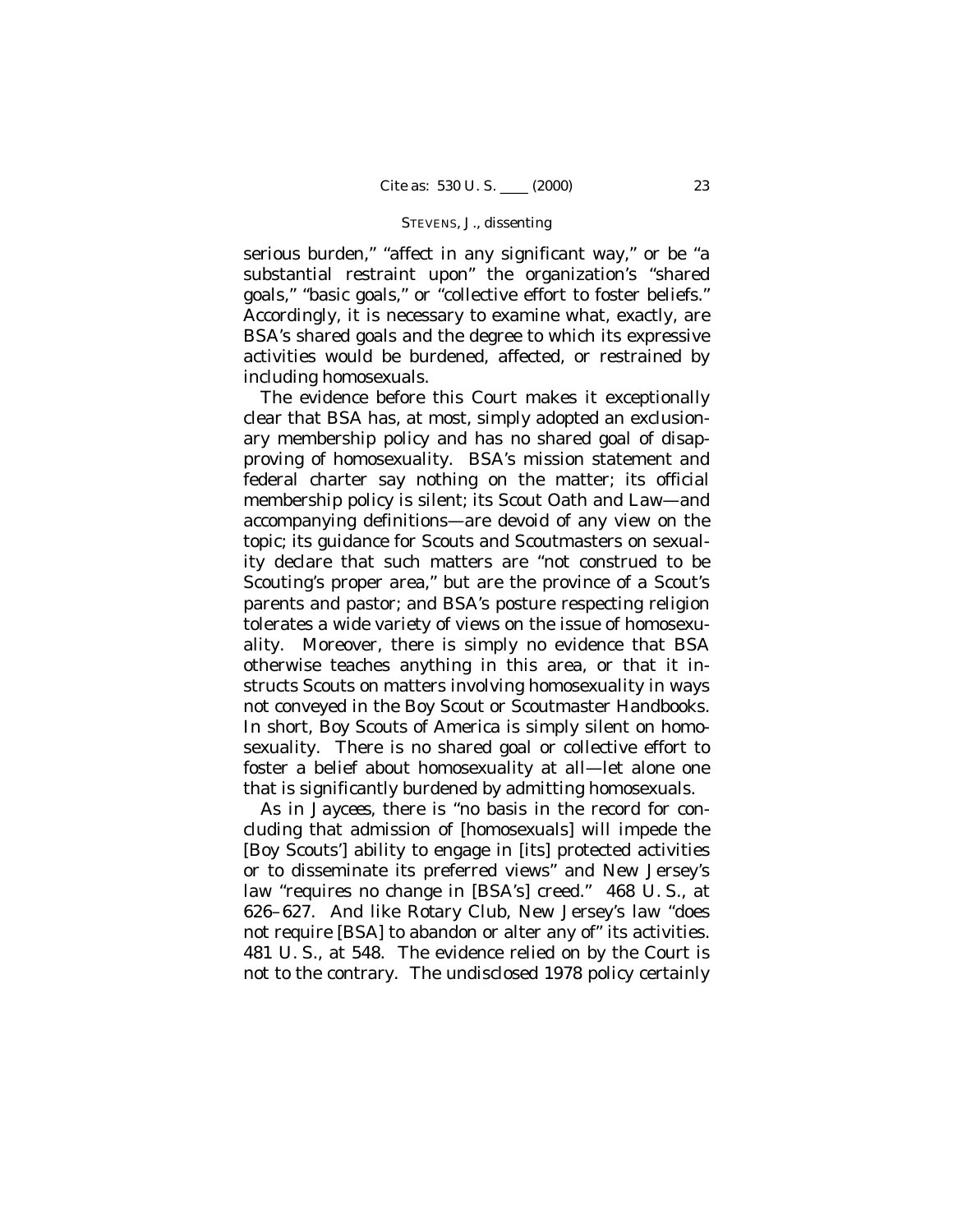adds nothing to the actual views disseminated to the Scouts. It simply says that homosexuality is not "appropriate." There is no reason to give that policy statement more weight than Rotary International's assertion that all-male membership fosters the group's "fellowship" and was the only way it could "operate effectively." As for BSA's post-revocation statements, at most they simply adopt a policy of discrimination, which is no more dispositive than the openly discriminatory policies held insufficient in *Jaycees* and *Rotary Club*; there is no evidence here that BSA's policy was necessary to— or even a part of— BSA's expressive activities or was every taught to Scouts.

Equally important is BSA's failure to adopt any clear position on homosexuality. BSA's temporary, though ultimately abandoned, view that homosexuality is incompatible with being "morally straight" and "clean" is a far cry from the clear, unequivocal statement necessary to prevail on its claim. Despite the solitary sentences in the 1991 and 1992 policies, the group continued to disclaim any single religious or moral position as a general matter and actively eschewed teaching any lesson on sexuality. It also continued to define "morally straight" and "clean" in the Boy Scout and Scoutmaster Handbooks without any reference to homosexuality. As noted earlier, nothing in our cases suggests that a group can prevail on a right to expressive association if it, effectively, speaks out of both sides of its mouth. A State's antidiscrimination law does not impose a "serious burden" or a "substantial restraint" upon the group's "shared goals" if the group itself is unable to identify its own stance with any clarity.

## IV

The majority pretermits this entire analysis. It finds that BSA in fact "'teach[es] that homosexual conduct is not morally straight.'" *Ante*, at 9. This conclusion, remarkably, rests entirely on statements in BSA's briefs.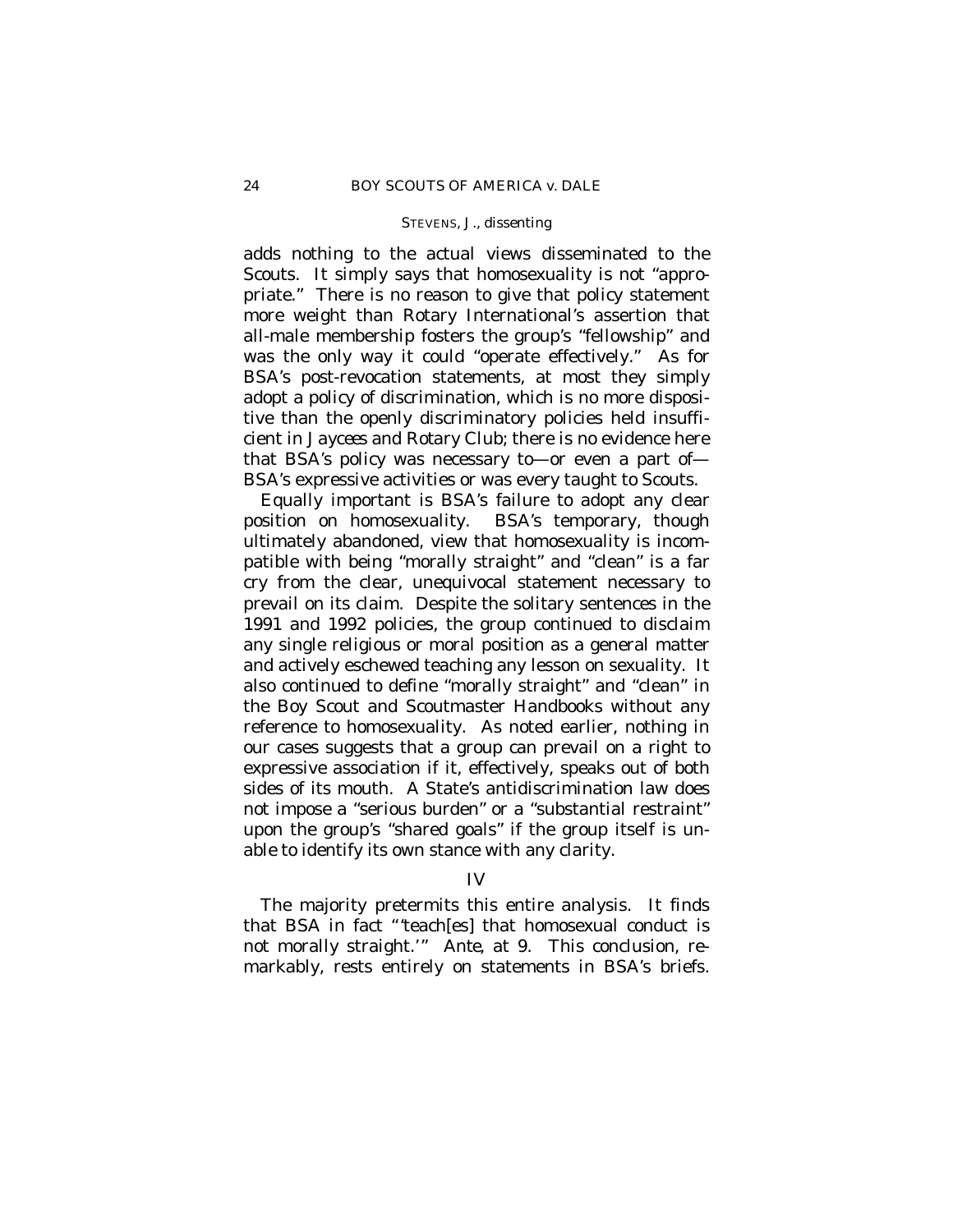See *ibid.* (citing Brief for Petitioners 39; Reply Brief for Petitioners 5). Moreover, the majority insists that we must "give deference to an association's assertions regarding the nature of its expression" and "we must also give deference to an association's view of what would impair its expression." *Ante*, at 10. So long as the record "contains written evidence" to support a group's bare assertion, "[w]e need not inquire further." *Ante*, at 9. Once the organization "asserts" that it engages in particular expression, *ibid.*, "[w]e cannot doubt" the truth of that assertion, *ante*, at 10.

This is an astounding view of the law. I am unaware of any previous instance in which our analysis of the scope of a constitutional right was determined by looking at what a litigant asserts in his or her brief and inquiring no further. It is even more astonishing in the First Amendment area, because, as the majority itself acknowledges, "we are obligated to independently review the factual record." *Ante*, at 6. It is an odd form of independent review that consists of deferring entirely to whatever a litigant claims. But the majority insists that our inquiry must be "limited," *ante*, at 7, because "it is not the role of the courts to reject a group's expressed values because they disagree with those values or find them internally inconsistent." *Ante*, at 8; see also Brief for Petitioners 25 ("[T]he Constitution protects [BSA's] ability to control its own message").

But nothing in our cases calls for this Court to do any such thing. An organization can adopt the message of its choice, and it is not this Court's place to disagree with it. But we must inquire whether the group is, in fact, expressing a message (whatever it may be) and whether that message (if one is expressed) is significantly affected by a State's antidiscrimination law. More critically, that inquiry requires our *independent* analysis, rather than deference to a group's litigating posture. Reflection on the subject dictates that such an inquiry is required.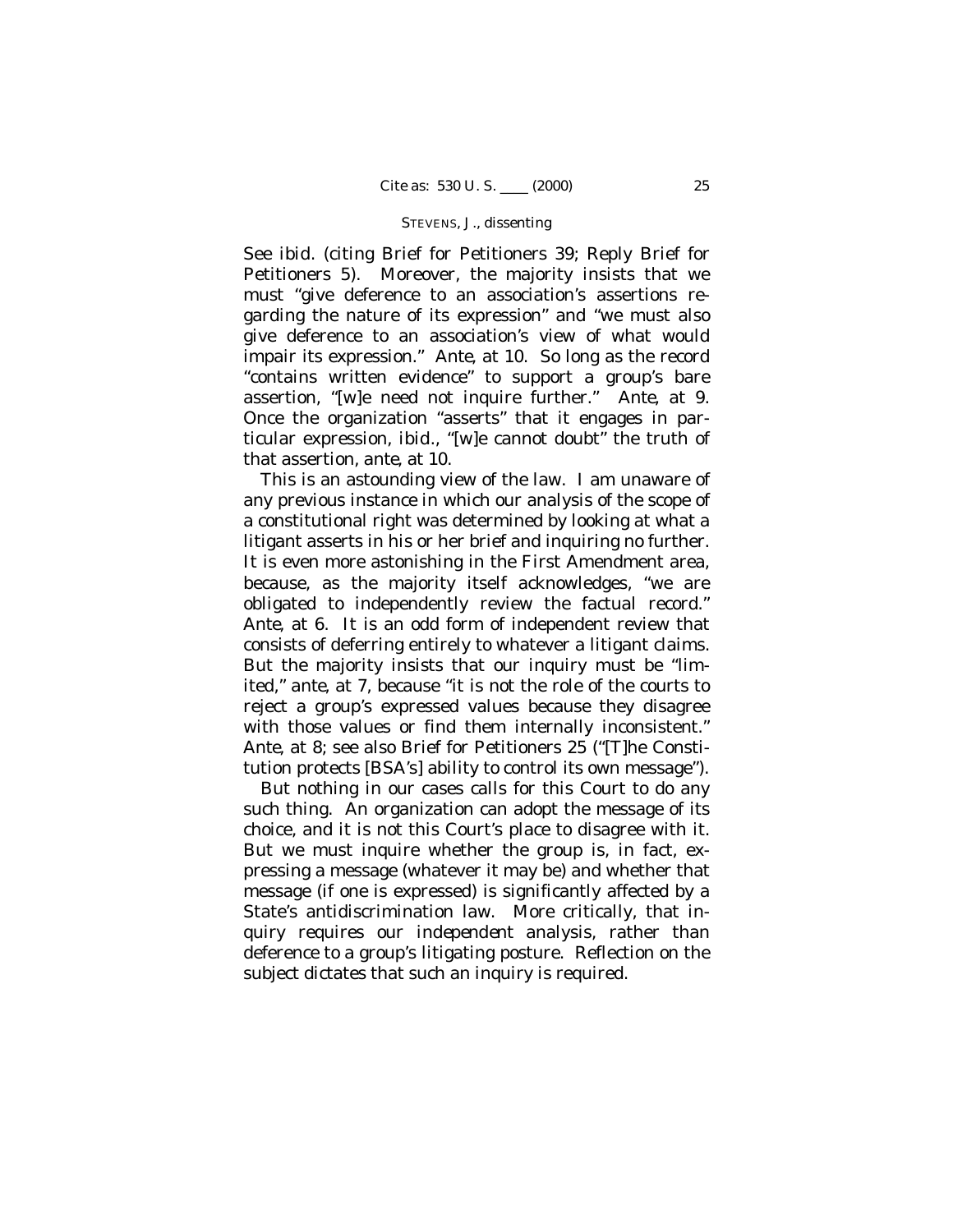Surely there are instances in which an organization that truly aims to foster a belief at odds with the purposes of a State's antidiscrimination laws will have a First Amendment right to association that precludes forced compliance with those laws. But that right is not a freedom to discriminate at will, nor is it a right to maintain an exclusionary membership policy simply out of fear of what the public reaction would be if the group's membership were opened up. It is an implicit right designed to protect the enumerated rights of the First Amendment, not a license to act on any discriminatory impulse. To prevail in asserting a right of expressive association as a defense to a charge of violating an antidiscrimination law, the organization must at least show it has adopted and advocated an unequivocal position inconsistent with a position advocated or epitomized by the person whom the organization seeks to exclude. If this Court were to defer to whatever position an organization is prepared to assert in its briefs, there would be no way to mark the proper boundary between genuine exercises of the right to associate, on the one hand, and sham claims that are simply attempts to insulate nonexpressive private discrimination, on the other hand. Shielding a litigant's claim from judicial scrutiny would, in turn, render civil rights legislation a nullity, and turn this important constitutional right into a farce. Accordingly, the Court's prescription of total deference will not do. In this respect, Justice Frankfurter's words seem particularly apt:

"Elaborately to argue against this contention is to dignify a claim devoid of constitutional substance. Of course a State may leave abstention from such discriminations to the conscience of individuals. On the other hand, a State may choose to put its authority behind one of the cherished aims of American feeling by forbidding indulgence in racial or religious prejudice to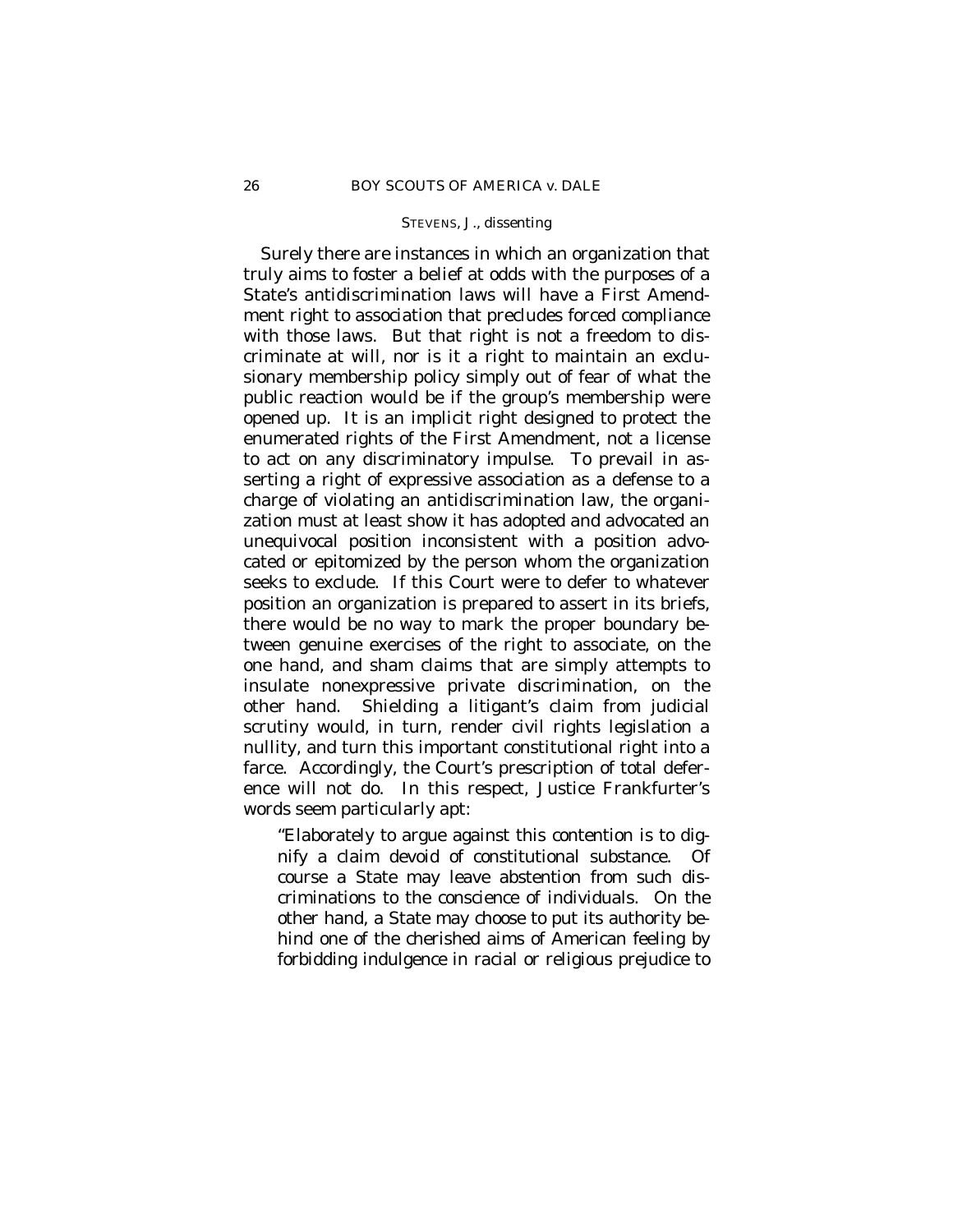another's hurt. To use the Fourteenth Amendment as a sword against such State power would stultify that Amendment. Certainly the insistence by individuals on their private prejudices as to race, color or creed, in relations like those now before us, ought not to have a higher constitutional sanction than the determination of a State to extend the area of nondiscrimination beyond that which the Constitution itself exacts." *Railway Mail Assn.* v. *Corsi*, 326 U. S. 88, 98 (1945) (concurring opinion).

There is, of course, a valid concern that a court's independent review may run the risk of paying too little heed to an organization's sincerely held views. But unless one is prepared to turn the right to associate into a free pass out of antidiscrimination laws, an independent inquiry is a necessity. Though the group must show that its expressive activities will be substantially burdened by the State's law, if that law truly has a significant effect on a group's speech, even the subtle speaker will be able to identify that impact.

In this case, no such concern is warranted. It is entirely clear that BSA in fact expresses no clear, unequivocal message burdened by New Jersey's law.

V

Even if BSA's right to associate argument fails, it nonetheless might have a First Amendment right to refrain from including debate and dialogue about homosexuality as part of its mission to instill values in Scouts. It can, for example, advise Scouts who are entering adulthood and have questions about sex to talk "with your parents, religious leaders, teachers, or Scoutmaster," and, in turn, it can direct Scoutmasters who are asked such questions "not undertake to instruct Scouts, in any formalized manner, in the subject of sex and family life" because "it is not construed to be Scouting's proper area." See *supra*, at 7–8.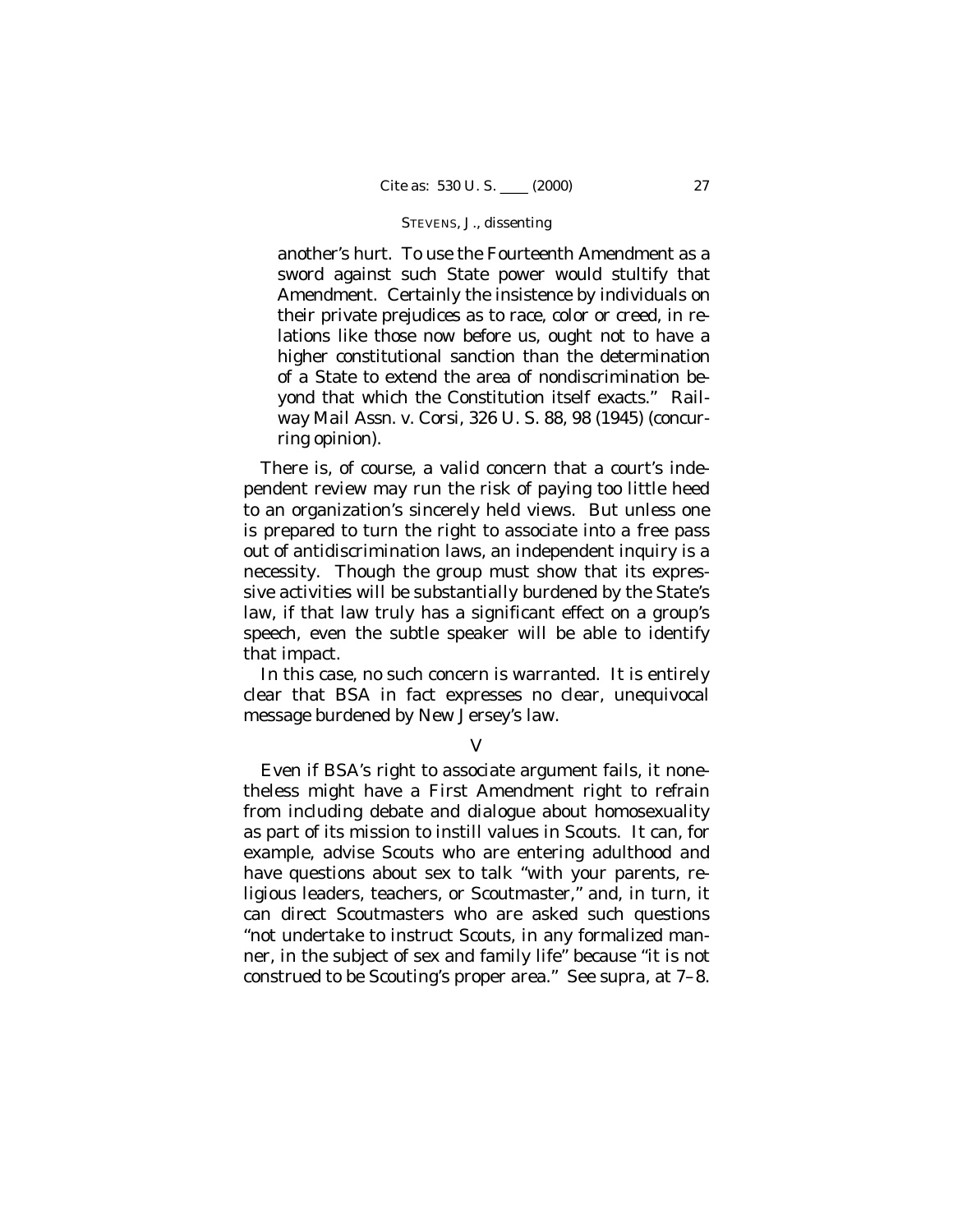Dale's right to advocate certain beliefs in a public forum or in a private debate does not include a right to advocate these ideas when he is working as a Scoutmaster. And BSA cannot be compelled to include a message about homosexuality among the values it actually chooses to teach its Scouts, if it would prefer to remain silent on that subject.

In *West Virginia Bd. of Ed.* v. *Barnette,* 319 U. S. 624 (1943), we recognized that the government may not "requir[e] affirmation of a belief and an attitude of mind," nor "force an American citizen publicly to profess any statement of belief," even if doing so does not require the person to "forego any contrary convictions of their own." *Id.*, at 633–634. "[O]ne important manifestation of the principle of free speech is that one who chooses to speak may also decide 'what not to say.'" *Hurley*, 515 U. S., at 573. Though the majority mistakenly treats this statement as going to the right to associate, it actually refers to a free speech claim. See *id.,* at 564–565, 580–581 (noting distinction between free speech and right to associate claims). As with the right to associate claim, though, the court is obligated to engage in an independent inquiry into whether the mere inclusion of homosexuals would actually force BSA to proclaim a message it does not want to send. *Id.,* at 567.

In its briefs, BSA implies, even if it does not directly argue, that Dale would use his Scoutmaster position as a "bully pulpit" to convey immoral messages to his troop, and therefore his inclusion in the group would compel BSA to include a message it does not want to impart. Brief for Petitioners 21–22. Even though the majority does not endorse that argument, I think it is important to explain why it lacks merit, before considering the argument the majority does accept.

BSA has not contended, nor does the record support, that Dale had ever advocated a view on homosexuality to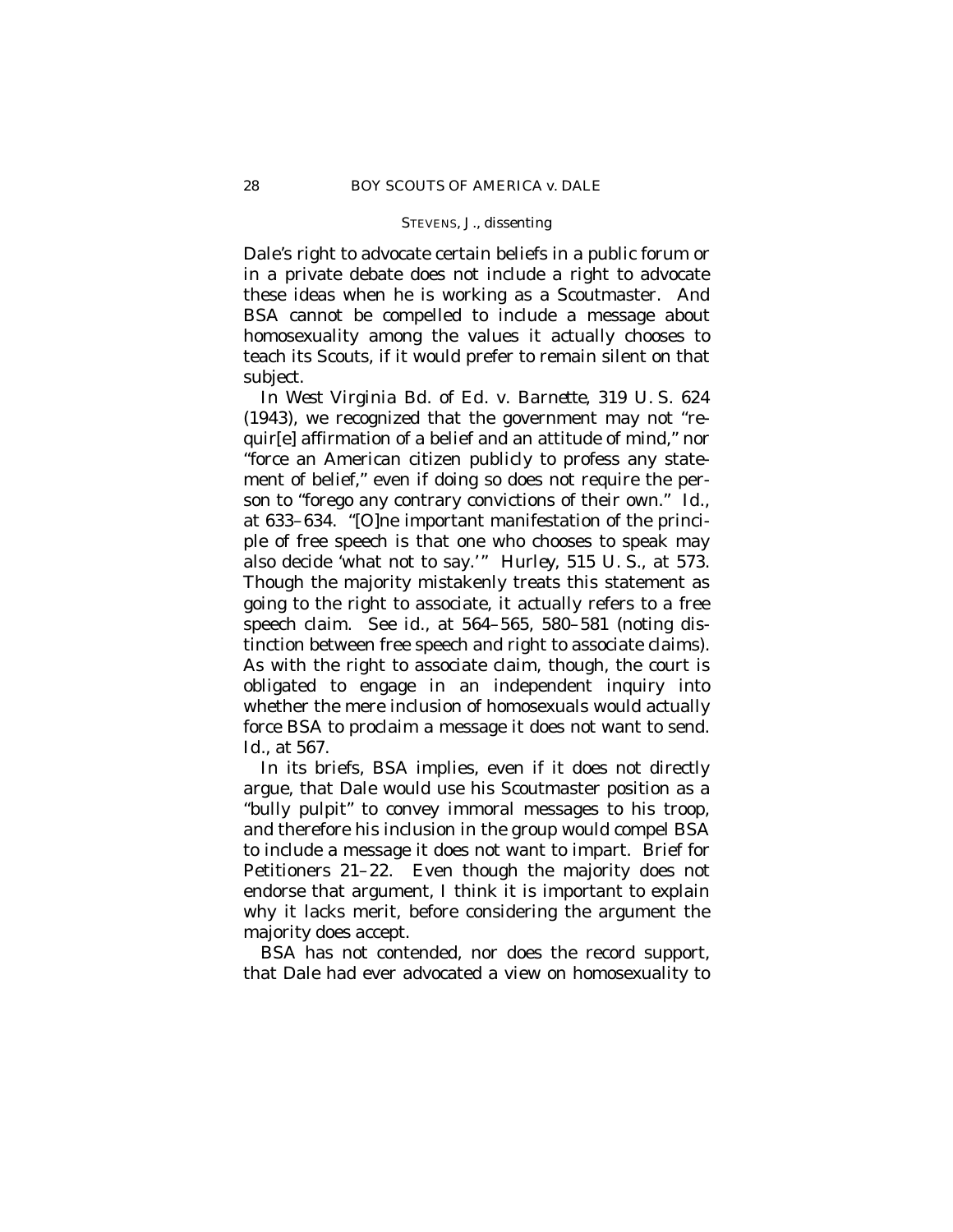his troop before his membership was revoked. Accordingly, BSA's revocation could only have been based on an assumption that he would do so in the future. But the only information BSA had at the time it revoked Dale's membership was a newspaper article describing a seminar at Rutgers University on the topic of homosexual teenagers that Dale attended. The relevant passage reads:

"James Dale, 19, co-president of the Rutgers University Lesbian Gay Alliance with Sharice Richardson, also 19, said he lived a double life while in high school, pretending to be straight while attending a military academy.

"He remembers dating girls and even laughing at homophobic jokes while at school, only admitting his homosexuality during his second year at Rutgers.

"'I was looking for a role model, someone who was gay and accepting of me,' Dale said, adding he wasn't just seeking sexual experiences, but a community that would take him in and provide him with a support network and friends." App. 517.

Nothing in that article, however, even remotely suggests that Dale would advocate any views on homosexuality to his troop. The Scoutmaster Handbook instructs Dale, like all Scoutmasters, that sexual issues are not their "proper area," and there is no evidence that Dale had any intention of violating this rule. Indeed, from all accounts Dale was a model Boy Scout and Assistant Scoutmaster up until the day his membership was revoked, and there is no reason to believe that he would suddenly disobey the directives of BSA because of anything he said in the newspaper article.

To be sure, the article did say that Dale was copresident of the Lesbian/Gay Alliance at Rutgers University, and that group presumably engages in advocacy regarding homosexual issues. But surely many members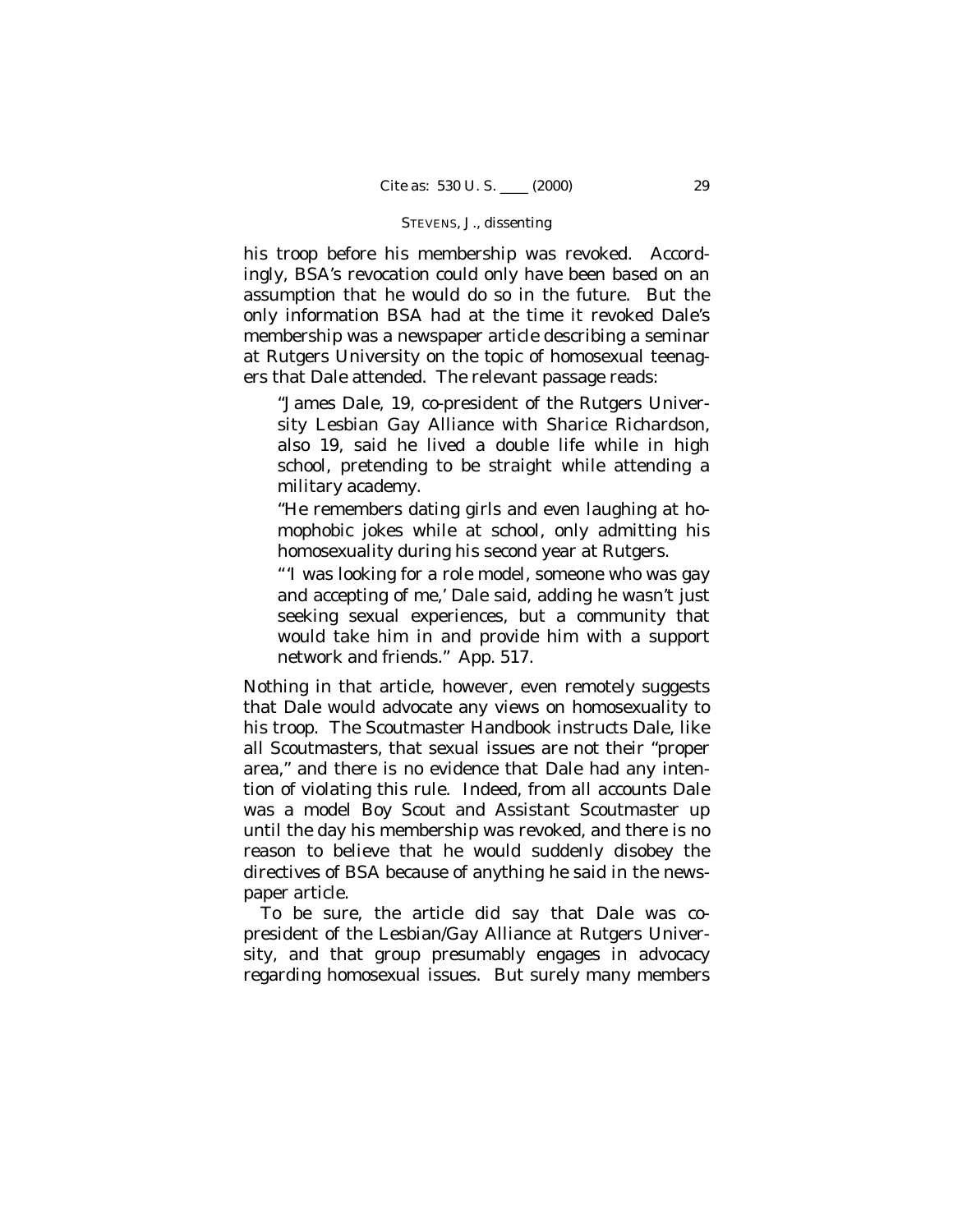of BSA engage in expressive activities outside of their troop, and surely BSA does not want all of that expression to be carried on inside the troop. For example, a Scoutmaster may be a member of a religious group that encourages its followers to convert others to its faith. Or a Scoutmaster may belong to a political party that encourages its members to advance its views among family and friends.16 Yet BSA does not think it is appropriate for Scoutmasters to proselytize a particular faith to unwilling Scouts or to attempt to convert them from one religion to another.17 Nor does BSA think it appropriate for Scouts or Scoutmasters to bring politics into the troop.<sup>18</sup> From all accounts, then, BSA does not discourage or forbid outside expressive activity, but relies on compliance with its policies and trusts Scouts and Scoutmasters alike not to bring unwanted views into the organization. Of course, a disobedient member who flouts BSA's policy may be expelled. But there is no basis for BSA to presume that a homosexual will be unable to comply with BSA's policy not to discuss sexual matters any more than it would presume that politically or religiously active members could not resist the urge to proselytize or politicize during troop

<sup>——————</sup>

<sup>16</sup>Scoutmaster Handbook (1990) (reprinted in App. 273) ("Scouts and Scouters are encouraged to take active part in political matters *as individuals*") (emphasis added).

<sup>17</sup>Bylaws of the Boy Scouts of America, Art. IX, §1, cl. 3 (reprinted in App. 363) ("In no case where a unit is connected with a church or other distinctively religious organization shall members of other denominations or faith be required, because of their membership in the unit, to take part in or observe a religious ceremony distinctly unique to that organization or church").

<sup>18</sup>Rules and Regulations of the Boy Scouts of America, Art. IX, §2, cl. 6 (reprinted in App. 407) ("The Boy Scouts of America shall not, through its governing body or through any of its officers, its chartered councils, or members, involve the Scouting movement in any question of a political character").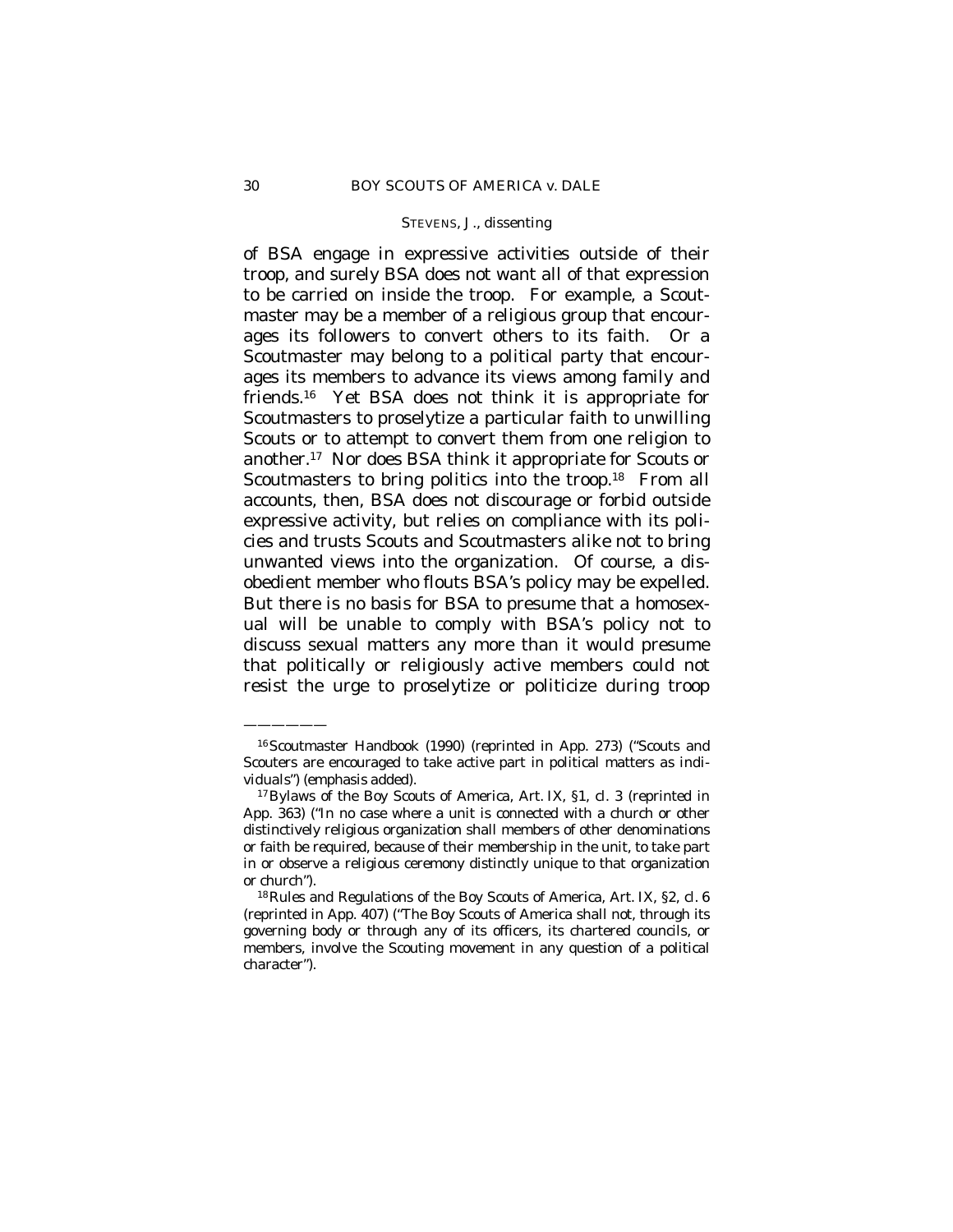meetings.19 As BSA itself puts it, its rights are "not implicated *unless* a prospective leader *presents himself* as a role model inconsistent with Boy Scouting's understanding of the Scout Oath and Law." Brief for Petitioners 6 (emphases added).<sup>20</sup>

### ——————

<sup>19</sup>Consider, in this regard, that a heterosexual, as well as a homosexual, could advocate to the Scouts the view that homosexuality is not immoral. BSA acknowledges as much by stating that a heterosexual who advocates that view to Scouts would be expelled as well. *Id.,* at 746 ("*[A]ny* persons who advocate to Scouting youth that homosexual conduct is 'morally straight' under the Scout Oath, or 'clean' under the Scout Law will not be registered as adult leaders") (emphasis added) (certification of BSA's National Director of Program). But BSA does not expel heterosexual members who take that view *outside* of their participation in Scouting, as long as they do not advocate that position to the Scouts. Tr. of Oral Arg. 6. And if there is no reason to presume that such a heterosexual will openly violate BSA's desire to express no view on the subject, what reason— other than blatant stereotyping— could justify a contrary presumption for homosexuals?

<sup>20</sup>BSA cites three media interviews and Dale's affidavit to argue that he will openly advance a pro-gay agenda while being a Scoutmaster. None of those statements even remotely supports that conclusion. And *all* of them were made *after* Dale's membership was revoked and *after* this litigation commenced; therefore, they could not have affected BSA's revocation decision.

In a New York Times interview, Dale said "'I owe it *to the organization* to point out *to them* how bad and wrong this policy is.'" App. 513 (emphases added). This statement merely demonstrates that Dale wants to use *this litigation*— not his Assistant Scoutmaster position— to make a point, and that he wants to make the point to the BSA organization, not to the boys in his troop. At oral argument, BSA conceded that would not be grounds for membership revocation. Tr. of Oral Arg. 13. In a Seattle Times interview, Dale said Scouting is "'about giving adolescent boys a role model.'" App. 549. He did not say it was about giving them a role model who advocated a position on homosexuality. In a television interview, Dale also said "I am gay, and I'm very proud of who I am . . . . I stand up for what I believe in . . . . I'm not hiding anything." *Id.,* at 470. Nothing in that statement says anything about an intention to stand up for homosexual rights in any context other than in this litigation. Lastly, Dale said in his affidavit that he is "open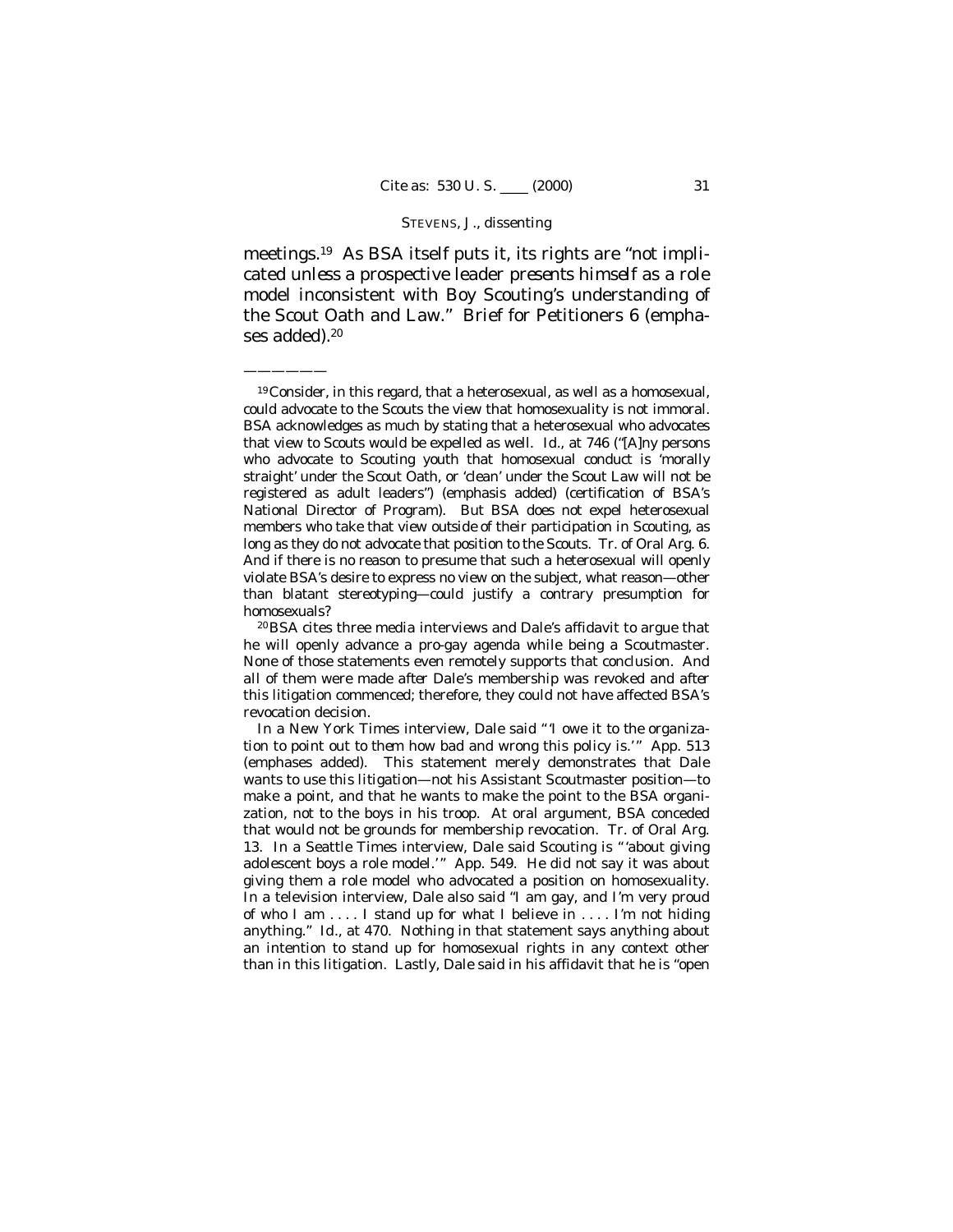The majority, though, does not rest its conclusion on the claim that Dale will use his position as a bully pulpit. Rather, it contends that Dale's mere presence among the Boy Scouts will itself force the group to convey a message about homosexuality— even if Dale has no intention of doing so. The majority holds that "[t]he presence of an avowed homosexual and gay rights activist in an assistant scoutmaster's uniform sends a distinc<sup>[t]</sup> ... message," and, accordingly, BSA is entitled to exclude that message. *Ante*, at 13. In particular, "Dale's presence in the Boy Scouts would, at the very least, force the organization to send a message, both to the youth members and the world, that the Boy Scouts accepts homosexual conduct as a legitimate form of behavior." *Ante*, at 11; see also Brief for Petitioners 24 ("By donning the uniform of an adult leader in Scouting, he would 'celebrate [his] identity' as an openly gay Scout leader").

The majority's argument relies exclusively on *Hurley* v. *Irish-American Gay, Lesbian and Bisexual Group of Boston, Inc.,* 515 U. S. 557 (1995). In that case, petitioners John Hurley and the South Boston Allied War Veterans Council ran a privately operated St. Patrick's Day parade. Respondent, an organization known as "GLIB," represented a contingent of gays, lesbians, and bisexuals who sought to march in the petitioners' parade "as a way to express pride in their Irish heritage as openly gay, lesbian, and bisexual individuals." *Id.*, at 561. When the parade organizers refused GLIB's admission, GLIB brought suit under Massachusetts' antidiscrimination law. That statute, like New Jersey's law, prohibited discrimination on account of sexual orientation in any place of public ac- ——————

and honest about [his] sexual orientation." *Id.,* at 133. Once again, like someone who is open and honest about his political affiliation, there is no evidence in that statement that Dale will not comply with BSA's policy when acting as a Scoutmaster.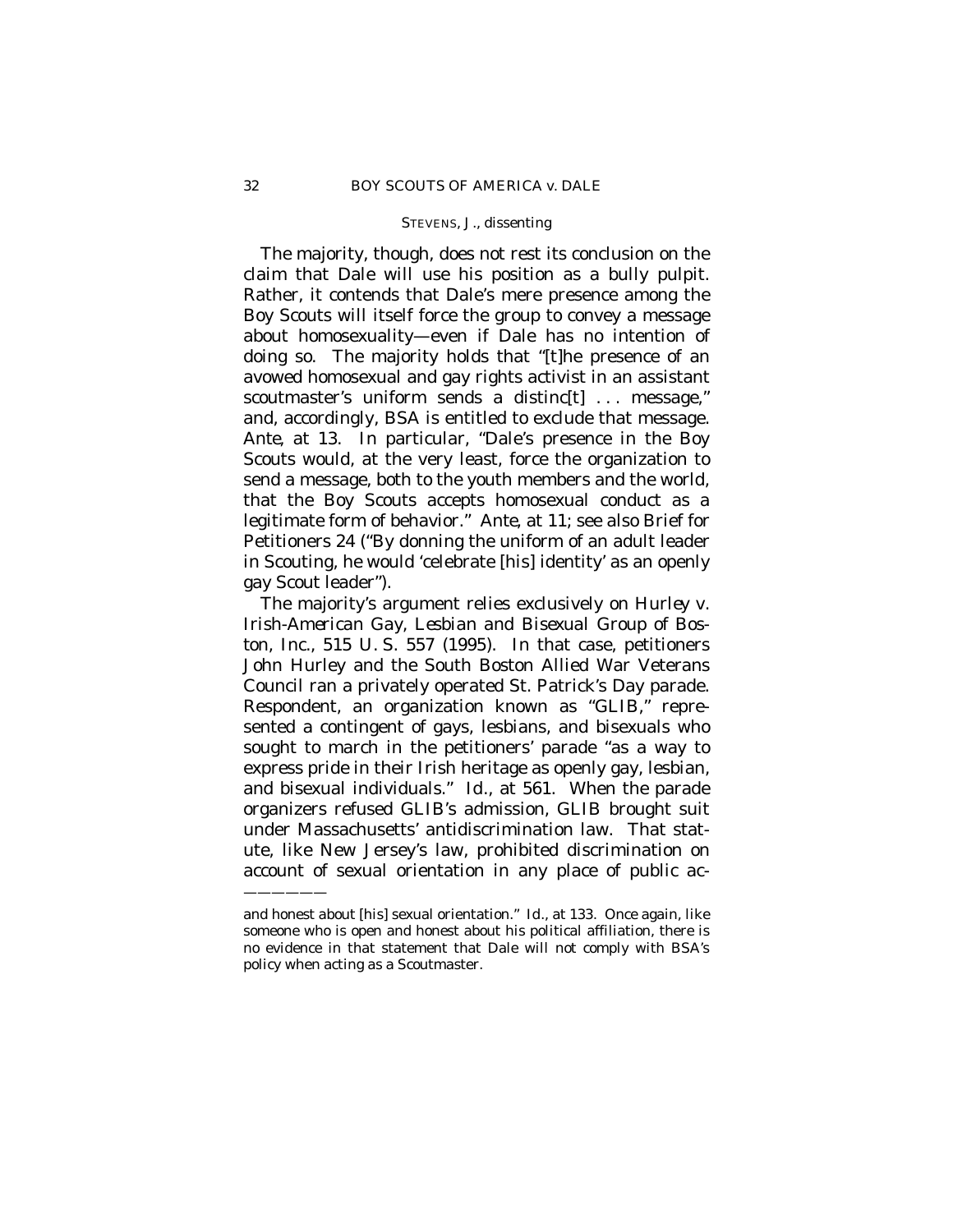commodation, which the state courts interpreted to include the parade. Petitioners argued that forcing them to include GLIB in their parade would violate their free speech rights.

We agreed. We first pointed out that the St. Patrick's Day parade— like most every parade— is an inherently expressive undertaking. *Id.*, at 568–570. Next, we reaffirmed that the government may not compel anyone to proclaim a belief with which he or she disagrees. *Id.*, at 573–574. We then found that GLIB's marching in the parade would be an expressive act suggesting the view "that people of their sexual orientations have as much claim to unqualified social acceptance as heterosexuals." *Id.*, at 574. Finally, we held that GLIB's participation in the parade "would likely be perceived" as the parade organizers' own speech— or at least as a view which they approved— because of a parade organizer's customary control over who marches in the parade. *Id.*, at 575. Though *Hurley* has a superficial similarity to the present case, a close inspection reveals a wide gulf between that case and the one before us today.

First, it was critical to our analysis that GLIB was actually conveying a message by participating in the parade— otherwise, the parade organizers could hardly claim that they were being forced to include any unwanted message at all. Our conclusion that GLIB was conveying a message was inextricably tied to the fact that GLIB wanted to march in a parade, as well as the manner in which it intended to march. We noted the "inherent expressiveness of marching [in a parade] to make a point," *id.*, at 568, and in particular that GLIB was formed for the purpose of making a particular point about gay pride, *id.*, at 561, 570. More specifically, GLIB "distributed a fact sheet describing the members' intentions" and, in a previous parade, had "marched behind a shamrock-strewn banner with the simple inscription 'Irish American Gay,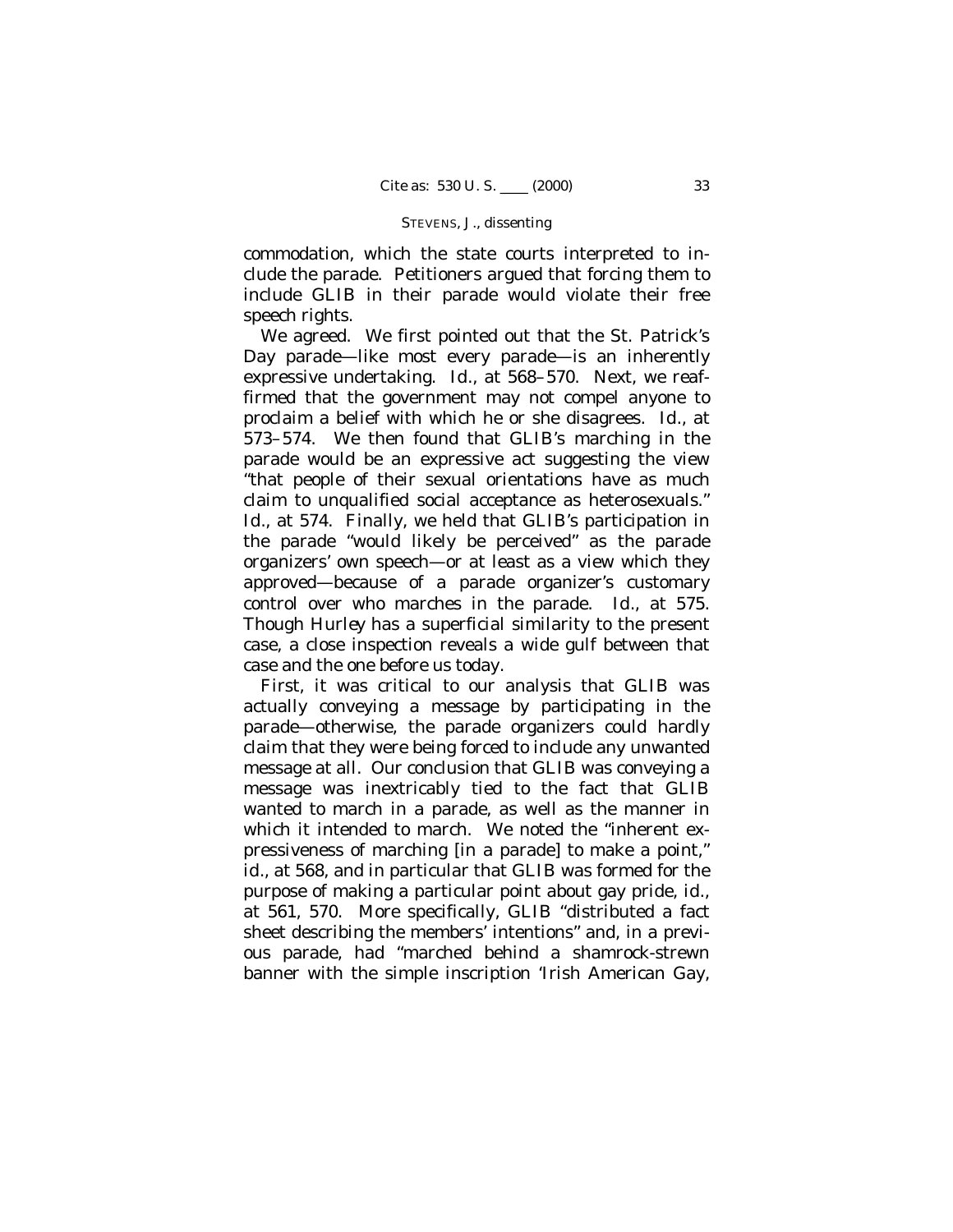Lesbian and Bisexual Group of Boston.'" *Ibid.* "[A] contingent marching behind the organization's banner," we said, would clearly convey a message. *Id.*, at 574. Indeed, we expressly distinguished between the members of GLIB, who marched as a unit to express their views about their own sexual orientation, on the one hand, and homosexuals who might participate as individuals in the parade without intending to express anything about their sexuality by doing so. *Id.*, at 572–573.

Second, we found it relevant that GLIB's message "would likely be perceived" as the parade organizers' own speech. *Id.*, at 575. That was so because "[p]arades and demonstrations . . . are not understood to be so neutrally presented or selectively viewed" as, say, a broadcast by a cable operator, who is usually considered to be "merely 'a conduit' for the speech" produced by others. *Id.*, at 575– 576. Rather, parade organizers are usually understood to make the "customary determination about a unit admitted to the parade." *Id.*, at 575.

Dale's inclusion in the Boy Scouts is nothing like the case in *Hurley*. His participation sends no cognizable message to the Scouts or to the world. Unlike GLIB, Dale did not carry a banner or a sign; he did not distribute any fact sheet; and he expressed no intent to send any message. If there is any kind of message being sent, then, it is by the mere act of joining the Boy Scouts. Such an act does not constitute an instance of symbolic speech under the First Amendment.<sup>21</sup>

<sup>&</sup>lt;sup>21</sup>The majority might have argued (but it did not) that Dale had become so publicly and pervasively identified with a position advocating the moral legitimacy of homosexuality (as opposed to just being an individual who openly stated he is gay) that his leadership position in BSA would necessarily amount to using the organization as a conduit for publicizing his position. But as already noted, when BSA expelled Dale, it had nothing to go on beyond the one newspaper article quoted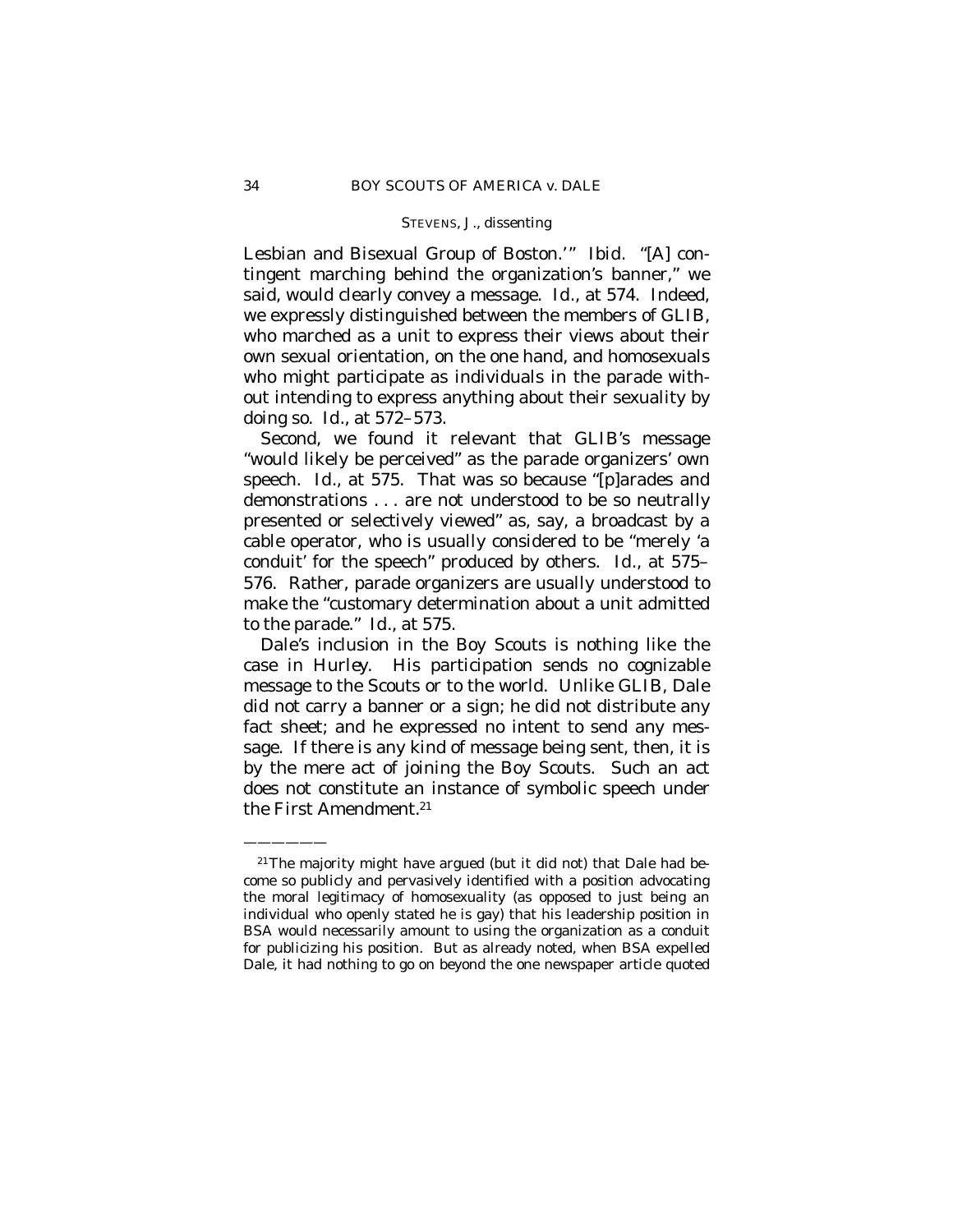It is true, of course, that some acts are so imbued with symbolic meaning that they qualify as "speech" under the First Amendment. See *United States* v. *O'Brien,* 391 U. S. 367, 376 (1968). At the same time, however, "[w]e cannot accept the view that an apparently limitless variety of conduct can be labeled 'speech' whenever the person engaging in the conduct intends thereby to express an idea." *Ibid.* Though participating in the Scouts could itself conceivably send a message on some level, it is not the kind of act that we have recognized as speech. See *Dallas* v. *Stanglin,* 490 U.S. 19, 24-25 (1989).<sup>22</sup> Indeed, if merely joining a group did constitute symbolic speech; and such speech were attributable to the group being joined; and that group has the right to exclude that speech (and hence, the right to exclude that person from joining), then the right of free speech effectively becomes a limitless right to exclude for every organization, whether or not it engages in *any* expressive activities. That cannot be, and never has been, the law.

The only apparent explanation for the majority's holding, then, is that homosexuals are simply so different from the rest of society that their presence alone— unlike any other individual's— should be singled out for special First Amendment treatment. Under the majority's reasoning, an openly gay male is irreversibly affixed with the label "homosexual." That label, even though unseen, communicates a message that permits his exclusion wherever he goes. His openness is the sole and sufficient justification for his ostracism. Though unintended, reliance on such a justification is

above, and one newspaper article does not convert Dale into a public symbol for a message. BSA simply has not provided a record that establishes the factual premise for this argument.

<sup>&</sup>lt;sup>22</sup>This is not to say that Scouts do not engage in expressive activity. It is only to say that the simple act of joining the Scouts— unlike joining a parade— is not inherently expressive.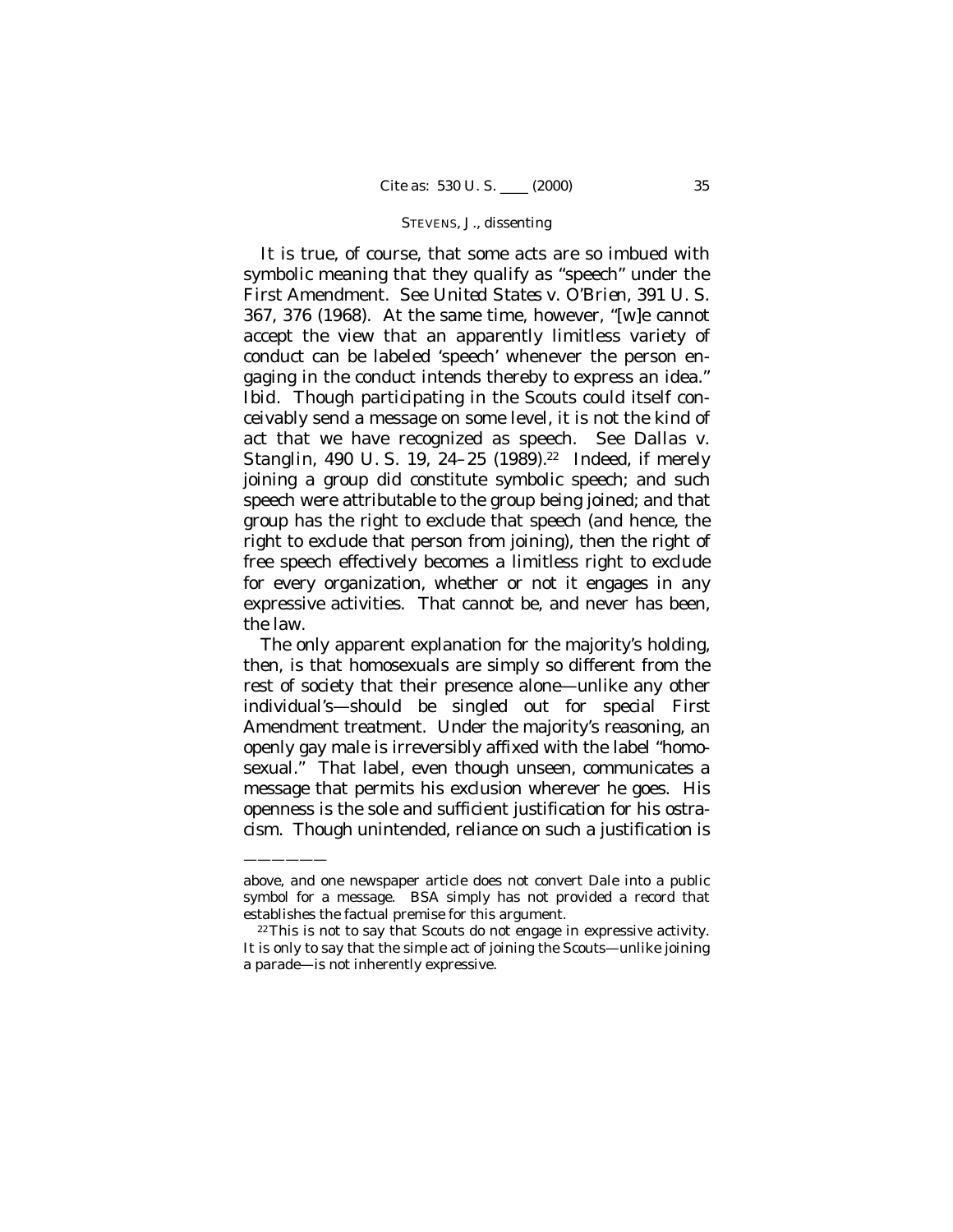tantamount to a constitutionally prescribed symbol of inferiority.23 As counsel for the Boy Scouts remarked, Dale "put a banner around his neck when he . . . got himself into the newspaper . . . . He created a reputation. . . . He can't take that banner off. He put it on himself and, indeed, he has continued to put it on himself." See Tr. of Oral Arg. 25.

Another difference between this case and *Hurley* lies in the fact that *Hurley* involved the parade organizers' claim to determine the content of the message they wish to give at a particular time and place. The standards governing such a claim are simply different from the standards that govern BSA's claim of a right of expressive association. Generally, a private person or a private organization has a right to refuse to broadcast a message with which it disagrees, and a right to refuse to contradict or garble its own specific statement at any given place or time by including the messages of others. An expressive association claim, however, normally involves the avowal and advocacy of a consistent position on some issue over time. This is why a different kind of scrutiny must be given to an expressive association claim, lest the right of expressive association simply turn into a right to discriminate whenever some group can think of an expressive object that would seem to be inconsistent with the admission of some person as a member or at odds with the appointment of a person to a leadership position in the group.

Furthermore, it is not likely that BSA would be understood to send any message, either to Scouts or to the world, simply by admitting someone as a member. Over the years, BSA has generously welcomed over 87 million young Americans into its ranks. In 1992 over one million adults were active BSA members. 160 N. J. 562, 571, 734

<sup>23</sup>See Yoshino, Suspect Symbols: The Literary Argument for Heightened Scrutiny for Gays, 96 Colum. L. Rev. 1753, 1781–1783 (1996).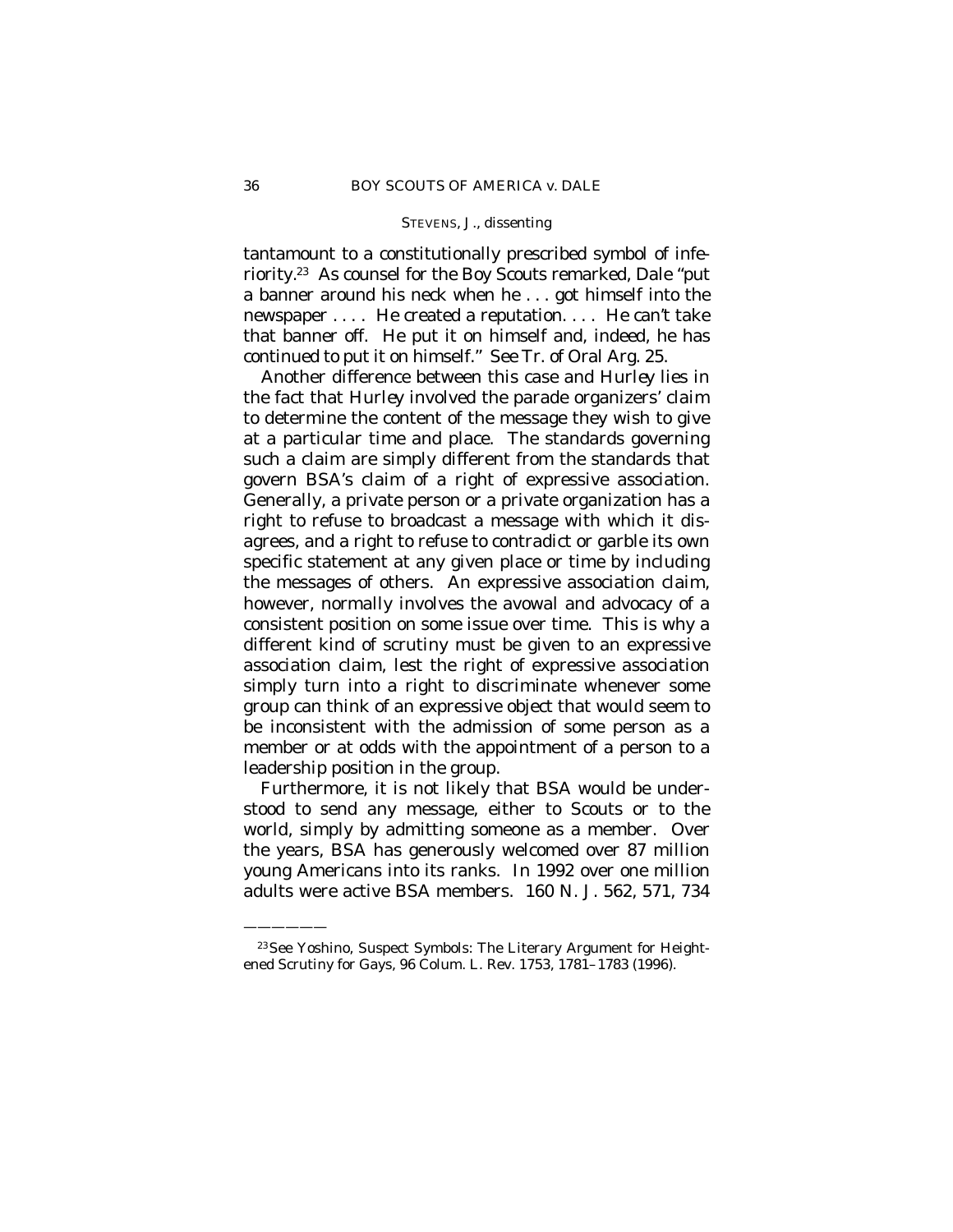A. 2d 1196, 1200 (1999). The notion that an organization of that size and enormous prestige implicitly endorses the views that each of those adults may express in a non-Scouting context is simply mind boggling. Indeed, in this case there is no evidence that the young Scouts in Dale's troop, or members of their families, were even aware of his sexual orientation, either before or after his public statements at Rutgers University.<sup>24</sup> It is equally farfetched to assert that Dale's open declaration of his homosexuality, reported in a local newspaper, will effectively force BSA to send a message to anyone simply because it allows Dale to be an Assistant Scoutmaster. For an Olympic gold medal winner or a Wimbledon tennis champion, being "openly gay" perhaps communicates a message— for example, that openness about one's sexual orientation is more virtuous than concealment; that a homosexual person can be a capable and virtuous person who should be judged like anyone else; and that homosexuality is not immoral— but it certainly does not follow that they necessarily send a message on behalf of the organizations that sponsor the activities in which they excel. The fact that such persons participate in these organizations is not usually construed to convey a message on behalf of those organizations any more than does the inclusion of women, African-Americans, religious minorities, or any other discrete group.25 Surely the organizations are not forced by anti-

——————

 $25$ The majority simply announces, without analysis, that Dale's participation alone would "force the organization to send a message." *Ante*, at 11. "But . . . these are merely conclusory words, barren of analysis. . . . For First Amendment principles to be implicated, the State must place the citizen in the position of either apparently or actually 'as-

 $24$  For John Doe to make a public statement of his sexual orientation to the newspapers may, of course, be a matter of great importance to John Doe. Richard Roe, however, may be much more interested in the weekend weather forecast. Before Dale made his statement at Rutgers, the Scoutmaster of his troop did not know that he was gay. App. 465.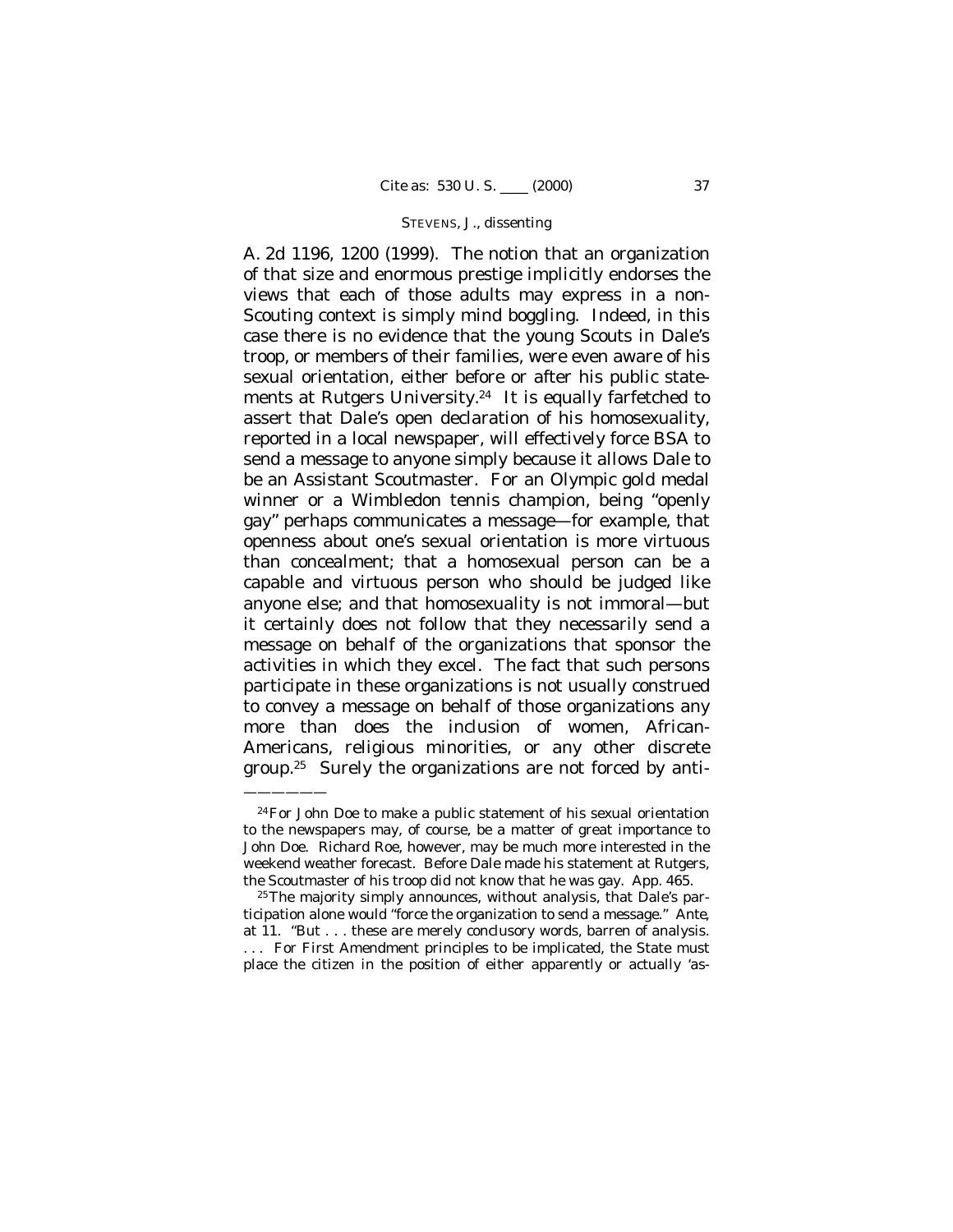discrimination laws to take any position on the legitimacy of any individual's private beliefs or private conduct.

The State of New Jersey has decided that people who are open and frank about their sexual orientation are entitled to equal access to employment as school teachers, police officers, librarians, athletic coaches, and a host of other jobs filled by citizens who serve as role models for children and adults alike. Dozens of Scout units throughout the State are sponsored by public agencies, such as schools and fire departments, that employ such role models. BSA's affiliation with numerous public agencies that comply with New Jersey's law against discrimination cannot be understood to convey any particular message endorsing or condoning the activities of all these people.<sup>26</sup>

## VI

Unfavorable opinions about homosexuals "have ancient roots." *Bowers* v. *Hardwick,* 478 U. S. 186, 192 (1986). Like equally atavistic opinions about certain racial groups,

serting as true' the message." *Wooley* v. *Maynard,* 430 U. S. 705, 721 (1977) (REHNQUIST, J., dissenting).

<sup>26</sup>BSA also argues that New Jersey's law violates its right to "intimate association." Brief for Petitioners 39–47. Our cases recognize a substantive due process right "to enter into and carry on certain intimate or private relationships." *Rotary Club*, 481 U. S., at 545. As with the First Amendment right to associate, the State may not interfere with the selection of individuals in such relationships. *Jaycees*, 468 U. S., at 618. Though the precise scope of the right to intimate association is unclear, "we consider factors such as size, purpose, selectivity, and whether others are excluded from critical aspects of the relationship" to determine whether a group is sufficiently personal to warrant protection this type of constitutional protection. *Rotary Club*, 481 U. S., at 546. Considering BSA's size, see *supra*, at 36, its broad purposes and its nonselectivity, see *supra*, at 4, it is impossible to conclude that being a member of the Boy Scouts ranks among those intimate relationships falling within this right, such as marriage, bearing children, rearing children, and cohabitation with relatives. *Rotary Club*, 481 U. S., at 545.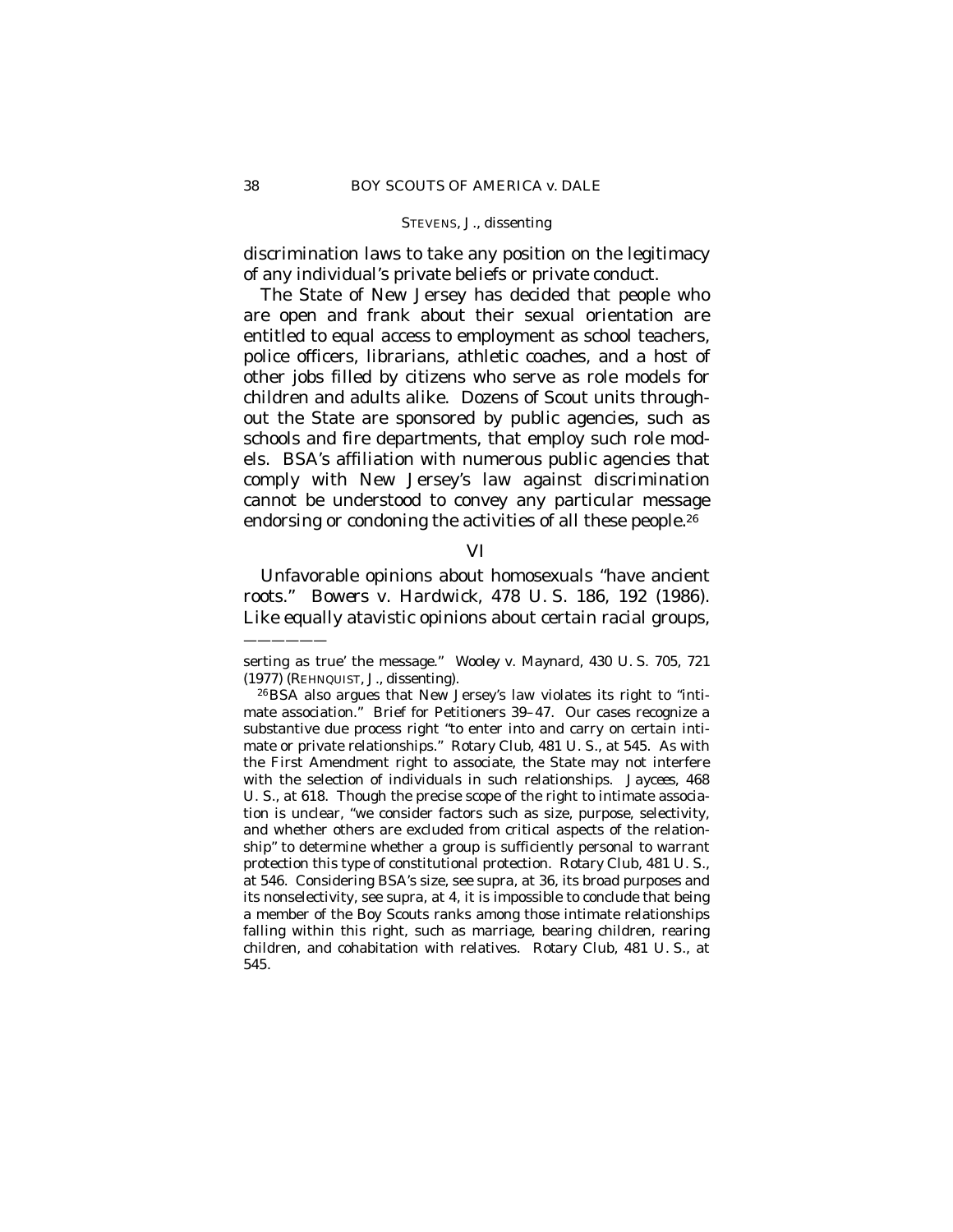those roots have been nourished by sectarian doctrine. *Id.,* at 196–197 (Burger, C. J., concurring); *Loving* v. *Virginia,* 388 U. S. 1, 3 (1967).27 See also *Mathews* v. *Lucas,* 427 U. S. 495, 520 (1976) (STEVENS, J., dissenting) ("Habit, rather than analysis, makes it seem acceptable and natural to distinguish between male and female, alien and citizen, legitimate and illegitimate; for too much of our history there was the same inertia in distinguishing between black and white"). Over the years, however, interaction with real people, rather than mere adherence to traditional ways of thinking about members of unfamiliar classes, have modified those opinions. A few examples: The American Psychiatric Association's and the American Psychological Association's removal of "homosexuality" from their lists of mental disorders;28 a move toward greater understanding within some religious communities;<sup>29</sup> Justice Blackmun's classic opinion in *Bowers;*<sup>30</sup> Georgia's invalidation of the ——————

<sup>27</sup> In *Loving*, the trial judge gave this explanation of the rationale for Virginia's antimiscegenation statute: "'Almighty God created the races white, black, yellow, malay and red, and he placed them on separate continents. And but for the interference with his arrangement there would be no cause for such marriages. The fact that he separated the races shows that he did not intend for the races to mix.'" 388 U. S., at 3.

<sup>28</sup>Brief for American Psychological Association as *Amicus Curiae* 8. <sup>29</sup>See n. 3, *supra*.

<sup>&</sup>lt;sup>30</sup>The significance of that opinion is magnified by comparing it with Justice Blackmun's vote 10 years earlier in *Doe* v. *Commonwealth's Attorney for City of Richmond*, 425 U. S. 901 (1976). In that case, six Justices— including Justice Blackmun— voted to summarily affirm the District Court's rejection of the same due process argument that was later rejected in *Bowers*. Two years later, furthermore, Justice Blackmun joined in a dissent in *University of Missouri* v. *Gay Lib*, 434 U. S. 1080 (1978). In that case, the university had denied recognition to a student gay rights organization. The student group argued that in doing so, the university had violated its free speech and free association rights. The Court of Appeals agreed with that argument. A dissent from denial of certiorari, citing the university's argument, suggested